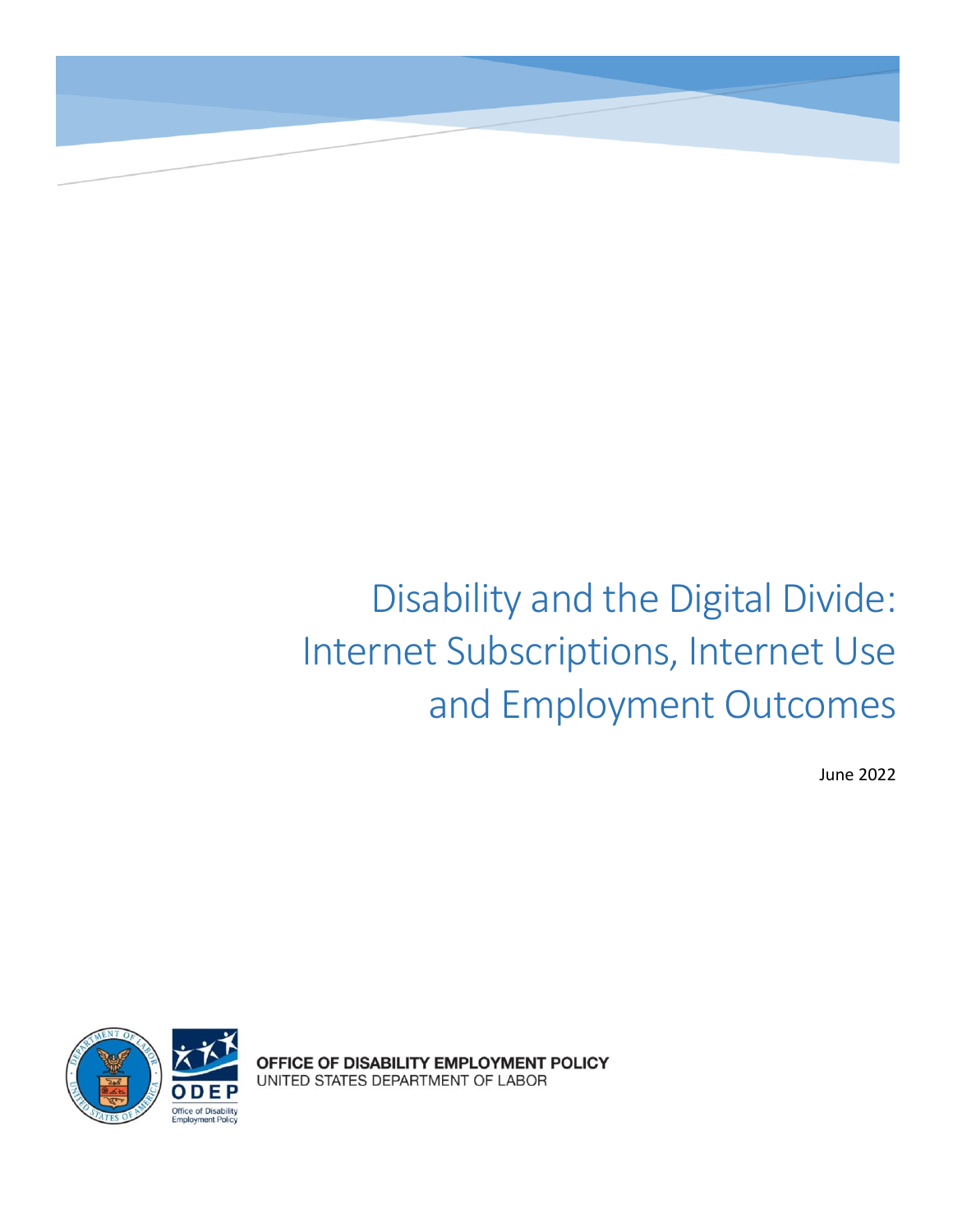# Contents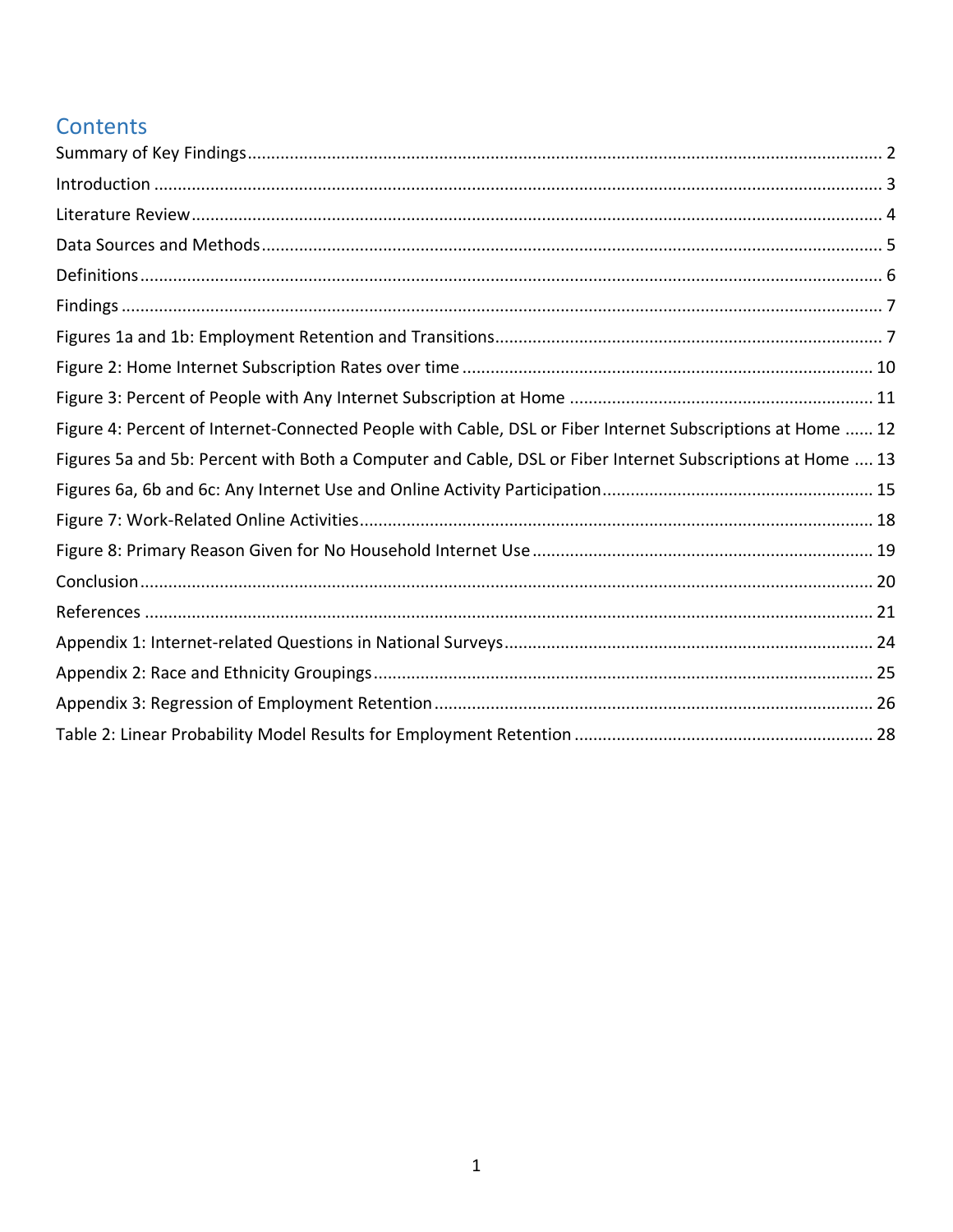# <span id="page-2-0"></span>Summary of Key Findings

#### **Employment Outcomes**

- The first year of the COVID-19 pandemic had many impacts on the labor market. For instance, in Spring 2020, the unemployment rate more than doubled among both workers with and without disabilities. Some workers were disproportionately affected.
- Employment retention in the first year of the pandemic (between November 2019 and November 2020) was highest among those who had home internet subscriptions: 83.7 percent of workers with disabilities who had a mobile satellite or dial-up internet subscription and 81.9 percent of workers with disabilities who had a cable, digital subscriber line (DSL) or fiber internet subscription at home remained employed, while only 68.2 percent of workers with disabilities who did not have internet subscriptions at home remained employed.
- In that same period, 83.1 percent of workers with disabilities who use the internet at work remained employed, while only 75.9 percent of workers with disabilities who don't use the internet at work remained employed.

#### **Home Internet Subscriptions**

- People with disabilities continued to have access to an internet subscription at home at lower rates than people without disabilities. Between 2015 and 2019, 91.5 percent of people without disabilities lived in a household with any kind of internet subscription, while only 78.4 percent of people with disabilities did. In that same period, among those with any kind of internet subscription, 84.1 percent of people without disabilities had high-speed internet service (cable, DSL or fiber), while 79.7 percent of people with disabilities did.
- Between 2015 and 2019, 73.6 percent of internet-connected working-age adults without disabilities (ages 25 to 64) had both high-speed internet and a computing device at home, while only 62.0 percent of working age adults with disabilities did. Among youth and youth adults (ages 5 to 24), this internettechnology gap was narrower between those with and without disabilities (75.9 percent vs. 71.1 percent), but there were large racial disparities: fewer than 7 in 10 of Black, American Indian/Alaska Native, or Hispanic youth had high-speed internet and a computer at home, while more than 8 in 10 white youth without disabilities and Asian youth with and without disabilities did.

#### **Internet Use**

- People with disabilities used the internet at lower rates and more often cited cost as a barrier to home use. In November 2019, 83.4 percent of people over age 15 without disabilities used the internet at home, work, school or elsewhere, while only 63.8 percent of people with disabilities did. Internet use is distinct from home internet subscribership, as not all people who have access to an internet subscription use the internet.
- In November 2019, even only among those who have high-speed internet at home, working-age adults with disabilities (ages 25 to 64) used the internet at work, to telework some of or all the time, to job search or for online training at lower rates than working-age adults without disabilities.
- Working-age adults with disabilities (ages 25 to 64) also reported that cost or affordability was their household's primary barrier to home internet use at higher rates than working-age adults without disabilities (22.3 percent vs. 18.9 percent).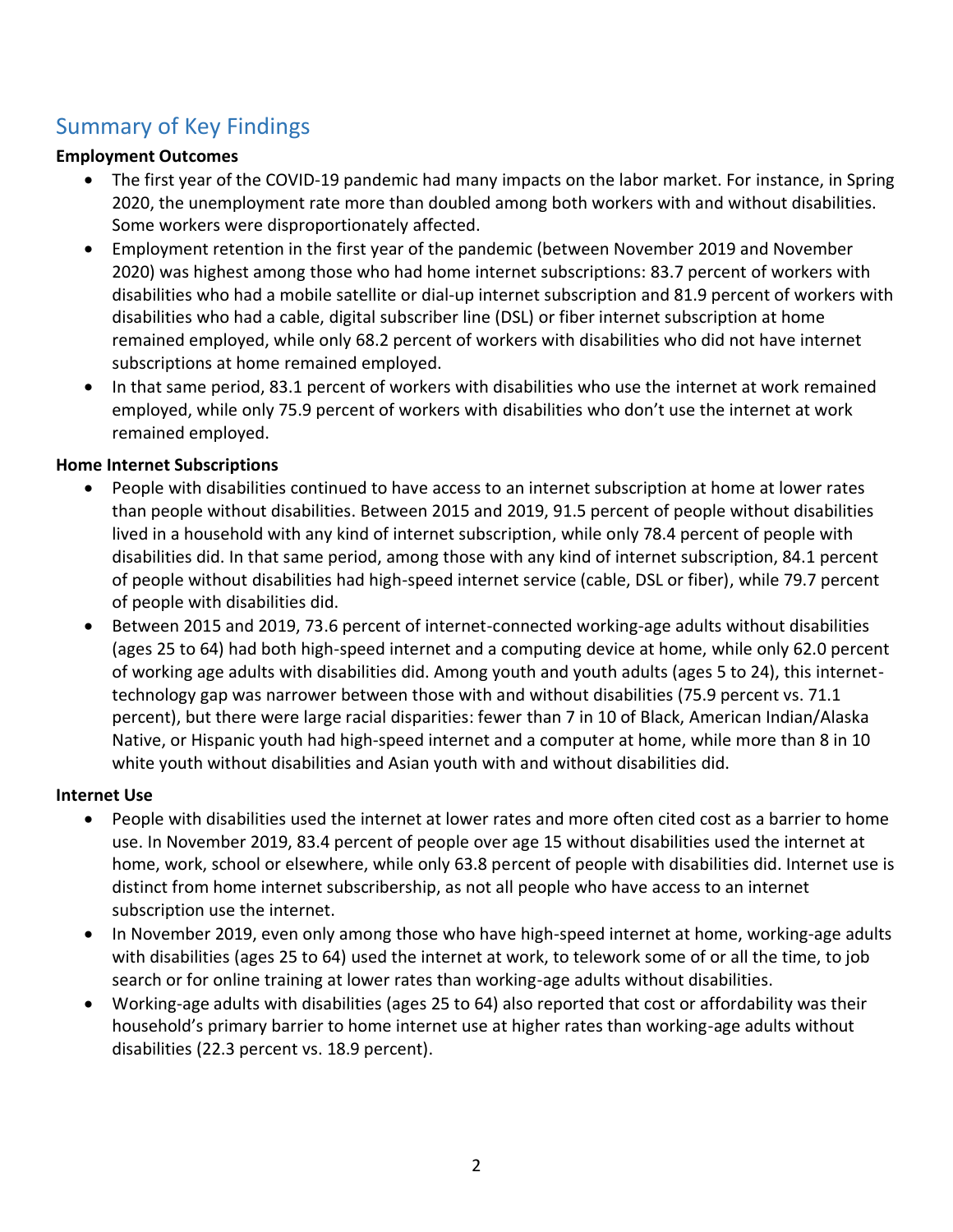# <span id="page-3-0"></span>Introduction

Today, access to computing devices and the internet, and the skill to use both, is essential to all aspects of life. Many Americans rely on the internet to do homework, find and keep a job, or communicate with friends and family. Even among the internet-connected, not all types of internet connections and technologies enable the same degree of online activity participation. Consequently, access to high-speed internet service is of particular interest because it can enable a broad set of online activities.<sup>1</sup>

The National Telecommunications and Information Administration (NTIA) defines the digital divide as gaps that exist between people who do and do not have access to information and communication technologies, such as internet and computers (National Telecommunications and Information Administration, 1999). Some common measures of the digital divide are based on: deployment or availability of internet service for purchase; presence of a home internet connection through an internet subscription; availability of computing devices in the home; personal use of internet and computing devices; and life outcomes associated with such access and use of internet and technology (Scheerder, van Deursen, & van Dijk, 2017).

The NTIA has highlighted the digital divide along various socioeconomic indicators. In 1998, Kaye (2000) observed specific gaps by disability status: people with disabilities were less than half as likely as their nondisabled counterparts to have access to a computer at home, and almost three times as many people without disabilities had the ability to connect to the internet at home as those with disabilities. However, little research to date has examined how this gap may affect employment outcomes of people with disabilities.

During the COVID-19 pandemic that began in 2020, schools, workplaces, businesses, and government offices moved to providing many services virtually. The pandemic had a significant impact on the labor market, particularly in 2020 (Office of Disability Employment Policy, 2022). Many who stayed employed worked remotely to social distance, making the internet an essential utility.

This brief examines several questions that can shed light on the status of the disability digital divide and how it may relate to disability employment. How do the employment outcomes of workers with and without disabilities compare based on home internet subscription type and home internet use? How do Americans with and without disabilities compare in the types of home internet subscription they have and the computing devices that are available at home? How do Americans with and without disabilities compare in their use of internet for various purposes? This brief assesses: the associations of disability status, home internet subscription types and home internet use with individuals' employment retention during the COVID-19 pandemic in 2020; home internet subscriptions by type and disability status from 2015 to 2019; both wired internet subscription and computer availability at home by disability status from 2015 to 2019; and online activity participation by home internet subscription type and disability status in 2019.

 $1$  Broadband internet can be defined by both or either the underlying technology and the internet speed it provides. The term broadband commonly refers to high-speed internet access that is always on and faster than dial-up access. Broadband can include several high-speed transmission technologies, such as: digital subscriber line (DSL), cable modem, fiber, wireless, satellite, and broadband over power lines (BPL) (Federal Communications Commission, 2014).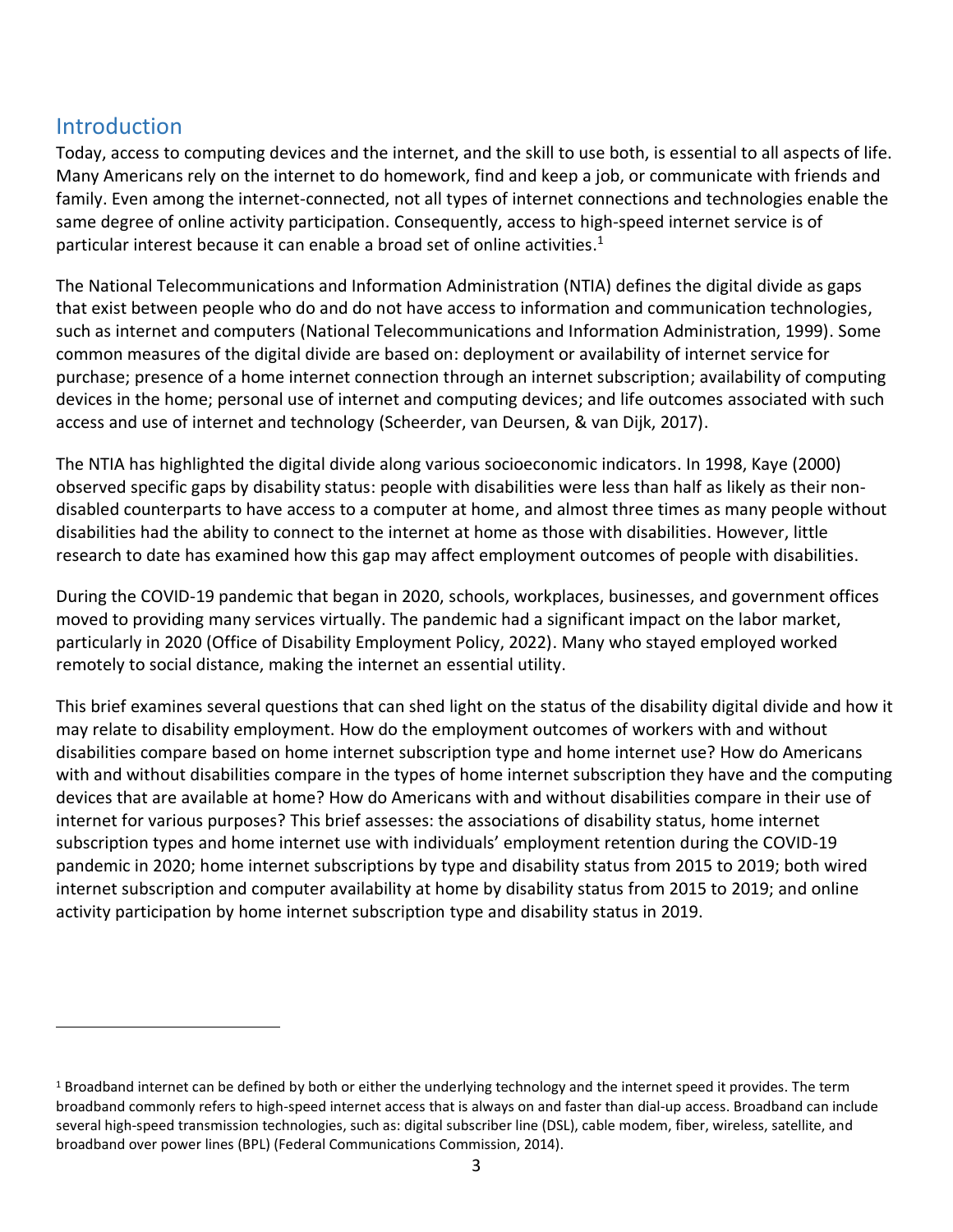## <span id="page-4-0"></span>Literature Review

Both the Current Population Survey (CPS) and the American Community Survey (ACS) document household internet subscription rates in the United States. In 1997, fewer than 20 percent of households had an internet subscription, with the percentage growing to greater than 60 percent in 2007 and nearly 80 percent in 2017. In 2018, 85.3 percent of all households had an internet subscription but only 76.5 percent of households that included a person with a disability had an internet subscription. Further, in 2018, 85.1 percent of all households had a broadband subscription but only 76.1 percent of households that included a person with a disability had a broadband subscription (U.S. Census Bureau, 2021).

There is also ample research on internet use: who goes online and for what purposes. A poll from 2021 found that Black and Hispanic people, people over age 65, people with annual income below \$30,000, people with at most a high school diploma, and people who live in rural areas use the internet at lower rates than their peers not in these categories (Pew Research Center, 2021). There has been some focus on the disability digital divide, and its change over time. In 2002, only 38 percent of disabled Americans went online (are internet users), compared to 58 percent of all Americans. Of people with disabilities who did go online, a fifth said their disability makes using the internet difficult (Pew Research Center, 2003). In 2021, the gap persisted but diminished: 85 percent of people with disabilities went online, while 95 percent of people without disabilities did (Pew Research Center, 2021). In 2017, people with disabilities were as likely as people without disabilities to use the internet to sell items or services and to search for job information online, and they were more likely to use the internet for certain online health-related activities. However, people with disabilities were less likely to use the internet for texting, instant messaging and emailing, or shopping and banking online (Scanlan, 2021).

There is some research on associations or relationships between internet, technology and life outcomes. For example, increased broadband adoption is associated with increased total county employment and average income (Atasoy, 2013), higher income in rural counties (Whitacre, Gallardo, & Strover, 2014) and improved health outcomes in metropolitan/micropolitan statistical areas (Whitacre & Brooks, 2013). <sup>2</sup> At the individual level, home broadband is associated with better school performance among secondary school students (Hampton, Robertson, Fernandez, Shin, & Bauer, 2021). Higher neighborhood levels of broadband adoption are associated with increased individual-level civic participation such as donating to political campaigns and voting (Fox, 2015). Older Americans (age 50 or older) have lower levels of digital skills, particularly older people of color and women, and older workers with more digital skills have significantly higher earnings than those with less skills (Hecker, Spaulding, & Kuehn, 2021). There has been little research on whether disability status, internet and technology together influence the social, health or economic outcomes of individuals, however.

<sup>&</sup>lt;sup>2</sup> The United States Office of Management and Budget (OMB) delineates metropolitan and micropolitan statistical areas according to published standards that are applied to Census Bureau data. The general concept of a metropolitan or micropolitan statistical area is that of a core area containing a substantial population nucleus, together with adjacent communities having a high degree of economic and social integration with that core. Each metropolitan statistical area must have at least one urbanized area of 50,000 or more inhabitants. Each micropolitan statistical area must have at least one urban cluster of at least 10,000 but less than 50,000 population (U.S. Census Bureau, n.d.).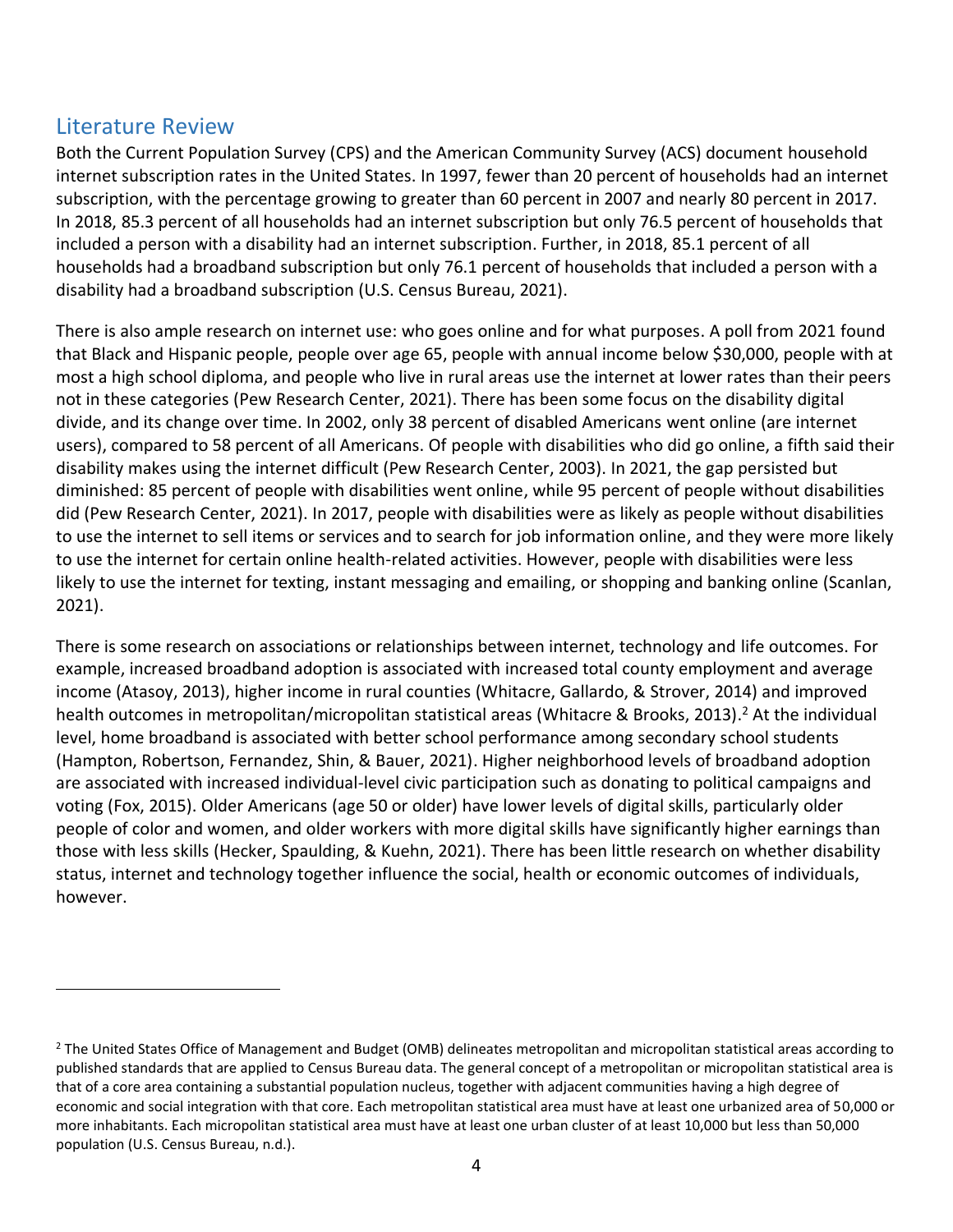# <span id="page-5-0"></span>Data Sources and Methods

This brief uses two data sources. The Current Population Survey (CPS) is a monthly household survey.<sup>3</sup> The CPS basic monthly sample provides demographic information about household members, including age, race and ethnicity, educational attainment, and employment status. Further, the November 2019 sample includes a Computer and Internet Use supplement, sponsored by the National Telecommunications and Information Administration (NTIA). Also known as the NTIA Internet Use Survey, it provides detailed information about household internet subscription type and individuals' use of internet at home, at work, and for purposes such as communications, entertainment, teleworking and job-seeking (National Telecommunications and Information Administration, 2020). We use CPS to estimate internet use rates. See Appendix 1 for details on how the CPS enables us to distinguish between home internet access and internet use. Because the CPS is a panel survey, some households in the November 2019 sample are also observable in the November 2020 sample, allowing us to observe changes in individuals' employment status over time.

This brief also uses data from the American Community Survey (ACS), which is a year-round household and group quarters survey. <sup>4</sup> The 2015-2019 five-year public use microdata provides household-level information about type of internet subscription, availability of computing devices at home, household geography (metropolitan or non-metropolitan household location) and family income. The internet and computer questions are only asked of households, so our analysis excludes individuals who reside in group quarters. It also provides individual demographic characteristics including age, race and ethnicity, educational attainment, and employment status (Ruggles, et al., 2021). It does not collect information about which household members use internet at home if it is available. We use ACS to estimate internet subscription and computer access rates at home. We link individuals to their household internet and technology access characteristics to estimate individual-level rates of access to home internet subscriptions.

The CPS and ACS use the same disability questions, which ask respondents about various functional difficulties. Both surveys ask about six disability types: hearing difficulty, vision difficulty, cognitive difficulty, ambulatory difficulty, self-care difficulty, and independent living difficulty. We consider people who answer "yes" to any one or more of the six questions to have a disability.

This analysis is descriptive. For comparisons of populations, we set the level for statistical significance, or alpha, at 1 percent ( $p \le 0.01$ ) for comparisons using the ACS data and 5 percent ( $p \le 0.05$ ) for comparisons using the CPS data. The ACS significance level is higher because the ACS five-year sample size is two orders of magnitude larger than that of the November 2019 CPS sample. All figures note the universe represented,

<sup>&</sup>lt;sup>3</sup> The CPS interviews roughly 60,000 sampled households each month. People in institutions, such as prisons, long-term care hospitals, and nursing homes are ineligible to be interviewed in the CPS. In November 2019, the CPS response rate was 83.0 percent and in November 2020, the CPS response rate was 79.3 percent (Bureau of Labor Statistics).

<sup>4</sup> The ACS uses a series of monthly samples to produce annually updated estimates. Between 2015 and 2019, the survey annually selected roughly 3,500,000 initial addresses and 160,000 to 200,000 group quarters for sampling, with roughly 2,000,000 interviewed households and 150,000 interviewed group quarters each year. In that same period, the response rate ranged from 86.0 percent to 95.8 percent among households and 90.9 to 95.3 percent among group quarters (U.S. Census Bureau). Group quarters facilities include such places as college residence halls, residential treatment centers, skilled nursing facilities, group homes, military barracks, correctional facilities, workers' dormitories and facilities for people experiencing homelessness.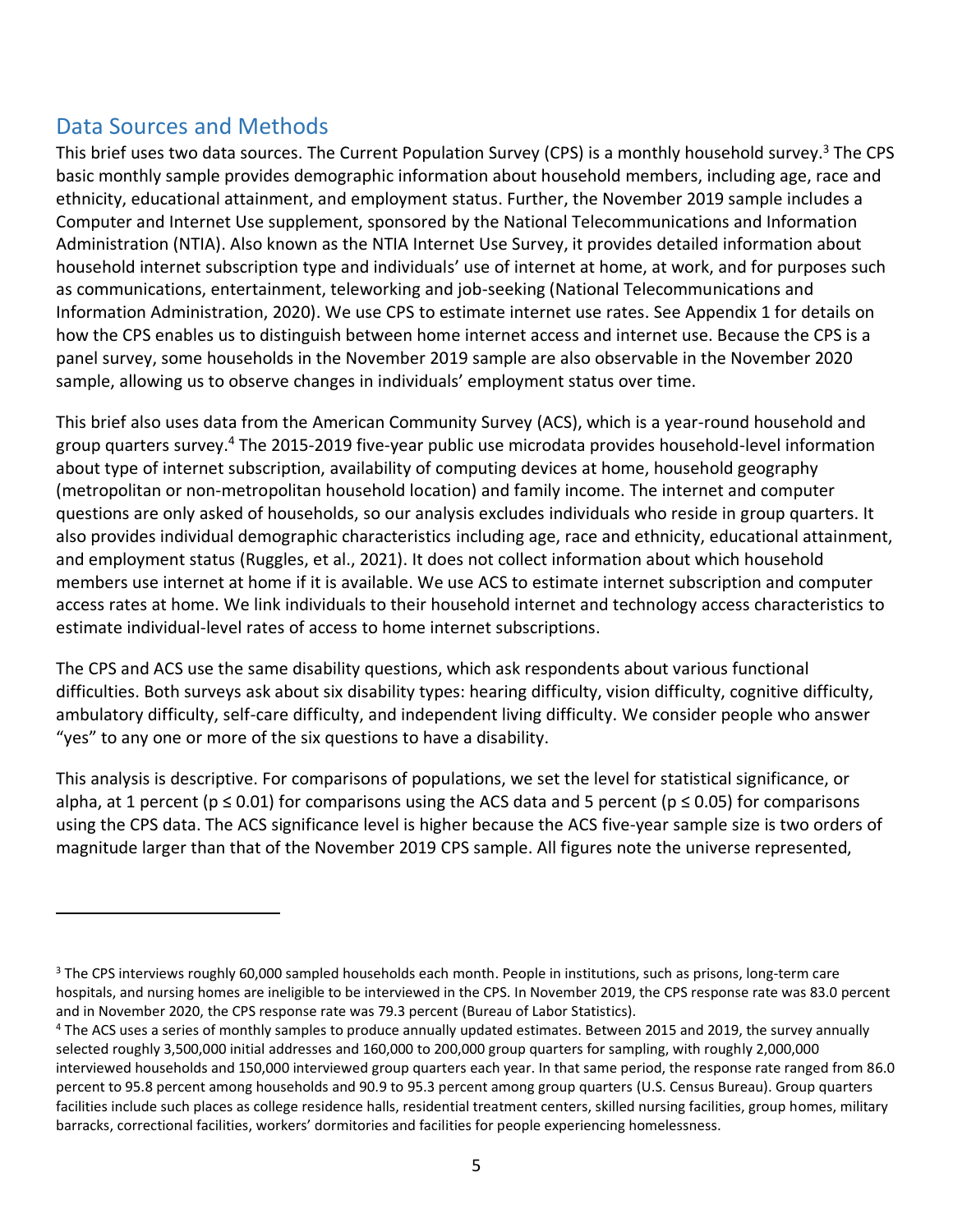which varies. For example, the CPS only asked randomly selected people about their internet use for specific purposes if they reported internet use in any location and were above age 15.

# <span id="page-6-0"></span>**Definitions**

There are numerous measures of internet access and use. The terms "internet access" and "broadband access" are ambiguous. For instance, "internet access" could refer to whether internet infrastructure is physically available for purchase in one's area (coverage or availability), or it could refer to whether one has internet connectivity at home (internet subscribership) or elsewhere, such as work or school. Further, what internet speeds and connection types are considered fast enough to constitute broadband, or high-speed internet, will continue to evolve as technology improves and participation in internet-based activities and services increases across the population.<sup>5</sup> Thus the notion of "broadband internet access" is ambiguous both in what minimum speed or quality of internet qualifies as broadband internet, and whether access refers to availability in one's area or to a person's ability to access an internet connection at home or elsewhere.<sup>6</sup>

Further, because neither the ACS nor CPS measure households' internet speeds, we cannot determine whether specific households in these surveys have a broadband internet subscription. However, both the ACS and CPS do ask households about the type of internet connection at home: cable, digital subscriber line (DSL), fiber, mobile data, satellite and/or dial-up internet. Internet services such as cable, DSL and fiber generally offer higher speeds than services such as mobile data, satellite or dial-up internet services (HighSpeedInternet.com, 2021). Therefore, we categorize individuals in the survey based on their household's type or types of home internet subscription: either having (1) at least one mobile, satellite or dial-up home internet subscription, but no cable, DSL or fiber or (2) having a cable, DSL and/or fiber internet subscription, including households that may have multiple subscriptions. We assume the first group tends to have lowerspeed internet connections than the second group, but this may not be true in all cases. In general, the analysis considers all households that access the internet through any type of service to have a home internet subscription, and individuals who belong to such households as the "internet-connected."

The CPS (NTIA Internet Use Survey) asks people about their internet use in multiple locations (at home, at work, at school, etc.) and randomly selected internet users about their online activities (to telework, to job search, whether anyone in their household uses the internet to make medical appointments, etc.). We define internet users as people who report using the internet for any purpose and in any location. See Appendix 1 for further detail on how different questions in ACS and CPS enable us to define home internet subscription types and internet uses.

<sup>5</sup> As of January 2022, the Federal Communications Commission (FCC)'s broadband speed benchmark is minimum speeds of 25Mbps (download)/3Mbps definition (upload). In 2021, the Government Accountability Office recommended that the FCC engagement small business stakeholders and reassess the speed benchmarks for its definition of broadband (U.S. Government Accountability Office, 2021).

<sup>&</sup>lt;sup>6</sup> The FCC measures broadband availability, which considers a census block served if at least one home or business in that census block has terrestrial fixed broadband available for purchase. Other approaches incorporate observed or estimated internet speeds or estimated internet subscribership: NTIA's Indicators of Broadband Need Map uses several different data sources to show third-party measures of broadband availability and levels of household internet and technology access. (Congressional Research Service, 2021)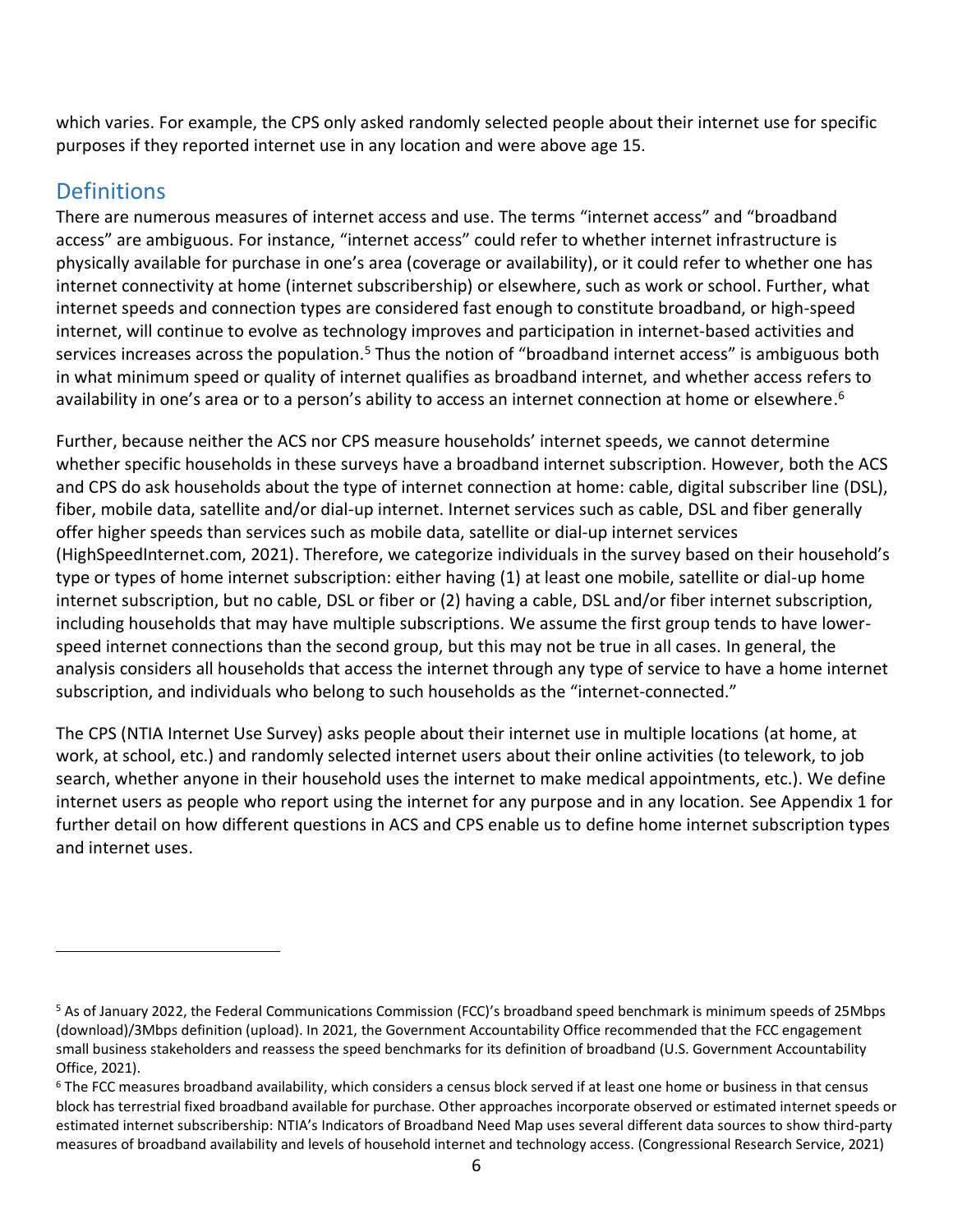# <span id="page-7-0"></span>Findings

<span id="page-7-1"></span>Figure 1a: **Employment Retention and Transitions** from November 2019 to November 2020, by Disability Status and Home Internet Subscription Type



Home Internet Subscription Type

**Notes:** Employment status in November 2020 of all people who were employed in November 2019. "No Internet Subscription" includes individuals who do not pay for an internet subscription at home but have access to internet at home. "Cable, DSL or Fiber Subscription" may include individuals who have multiple internet subscriptions at home, such as fiber and mobile internet. However, "Mobile, Satellite or Dial-Up Subscription" does not include those with a cable, DSL or fiber subscription. Bolded, boxed estimated proportions are statistically different ( $p \le 0.05$ ) between the population with and without an internet subscription. For example, 24.4 percent of people with disabilities without an internet subscription at home transitioned from employed in 2019 to out of the labor force in 2020, while just 13.0 percent of people with disabilities with mobile, satellite or dial-up at home did; these two percentages are statistically different, so the latter is bolded. N=19,221.

**Source:** Authors' calculations using the November 2019 and November 2020 Current Population Survey.

- We define the employment retention rate as the percent of people who were employed in November 2020, given that they were already employed in November 2019.
	- o Among those who were employed in November 2019, 79.8 percent of people with disabilities remained employed in November 2020, while 87.5 percent of people without disabilities did (a difference of 7.6 percentage points: statistically different ( $p \le 0.05$ ) but not shown in figure).
- Households where at least one person reported using the internet at home were asked what type of internet service was installed at home.
	- $\circ$  From 2019 to 2020, workers who had an internet subscription at home had statistically different ( $p \le 0.05$ ) employment transitions than workers who had no internet subscription at home: among workers with disabilities, the employment retention rate among those with mobile, satellite or dial-up at home and those with cable, DSL or fiber at home was 15.5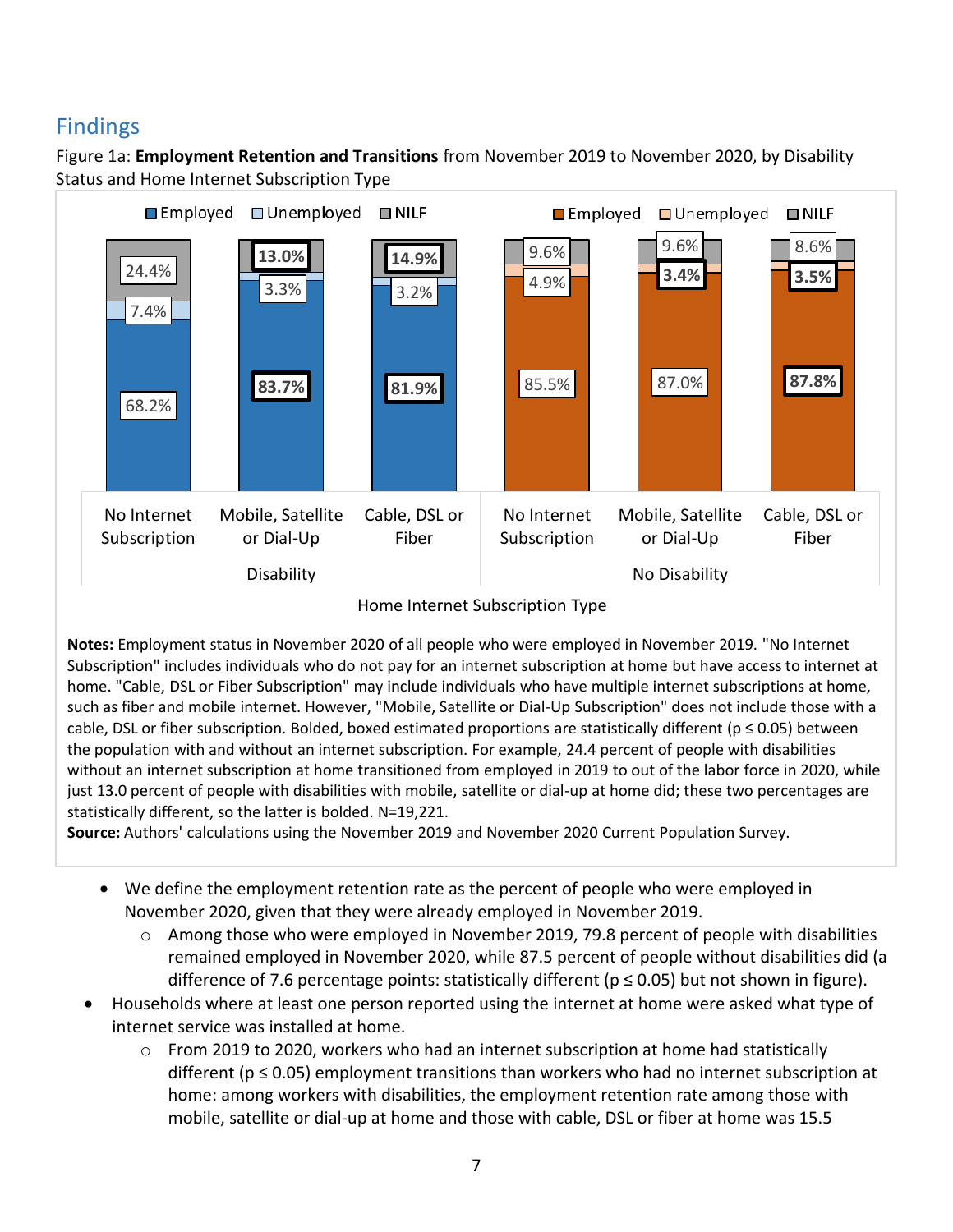percentage points and 13.7 percentage points higher, respectively, compared with workers with disabilities who had no internet at home.

 $\circ$  The gap in employment retention between people with and without disabilities is greatest among those who have no internet subscription at home: a difference of 17.3 percentage points (statistically different ( $p \le 0.05$ ) but not shown in figure).

Figure 1b: **Employment Retention and Transitions** from November 2019 to November 2020, by Disability Status and Internet Use at Work



**Notes:** Employment status in November 2020 of all people who were employed in November 2019. "Internet Use at Work" corresponds to a survey question regarding individuals' jobs *in November 2019*. "Internet Use at Work" is not observed in November 2020. Bolded, boxed estimated proportions are statistically different ( $p \le 0.05$ ) between the population with and without reported internet use at work. For example, 20.0 percent of workers with disabilities who did not use internet at work transitioned from employed in 2019 to out of the labor force in 2020, while just 13.1 percent of workers with disabilities who do use internet at work did; these two percentages are statistically different, so the latter is bolded. N = 19,221.

**Source:** Authors' calculations using the November 2019 and November 2020 Current Population Survey.

- From 2019 to 2020, those who had jobs where they used the internet at work (internet-at-work users) had different employment transitions than those with jobs where they did not use the internet at work: for instance, among internet-at-work users with disabilities, the employment retention rate was 7.2 percentage points higher compared with non-internet-at-work users with disabilities.
- The probability of employment retention from 2019 to 2020, a period which included most of the first year of the COVID-19 pandemic, was likely influenced by a variety of external factors in addition to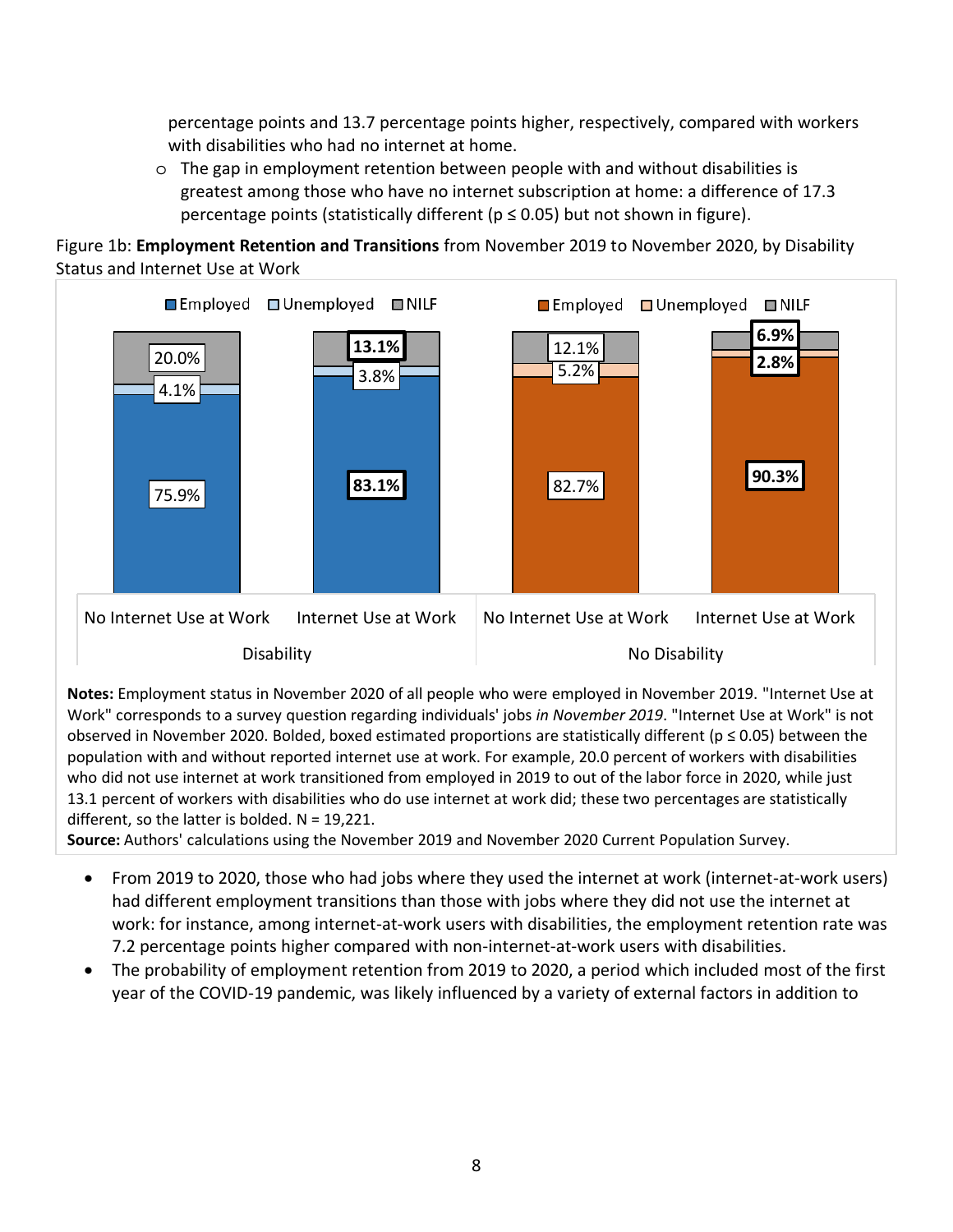one's home internet subscription type or internet-at-work status.<sup>7</sup> Once accounting for external factors such as age, gender, educational attainment, occupation, industry and state of residence, we observed several associations between internet-related variables and employment retention (See Appendix 3). All associations as follows were found to be statistically significant at the 5% level ( $p \le 0.05$ ), except where otherwise noted:

- o Having a job where one uses the internet at work is positively associated with employment retention (a 4.3 percentage point increase among all workers with and without disabilities age 16 and above, and a 3.7 percentage point increase among all workers with and without disabilities ages 25 to 64).
- o Among workers without disabilities, there is no clear association between home internet subscriptions (either mobile, satellite or dial-up or cable, DSL or fiber) and employment retention: only among workers without disabilities above age 16 was having cable, DSL or fiber associated with a 2.4 percentage point decrease in employment retention compared to those with no subscription at home).
- o However, for workers with disabilities, there was a positive association between having a home internet subscription and employment retention, regardless of home internet subscription type.
	- Among workers ages 16 and above with disabilities, having mobile, satellite or dial-up was associated with an 11.2 percentage point increase in the employment retention rate and having cable, DSL or fiber was associated with an 8.8 percentage point increase in the employment retention rate, compared to workers with disabilities with no internet subscription at home.
	- Among workers ages 25 to 64 with disabilities, having mobile, satellite or dial-up was associated with a 20.0 percentage point increase in the employment retention rate and having cable, DSL or fiber was associated with an 11.0 percentage point increase ( $p \leq$ 0.10) in the employment retention rate, compared to workers with disabilities with no internet subscription at home.

<sup>7</sup> Because the probability of employment retention from 2019 to 2020 (during the first year of the COVID-19 pandemic) was influenced by a variety of external factors outside of one's home internet subscription type or internet-at-work status, we used a regression analysis to control for variables including age, gender, educational attainment, occupation, industry and state of residence (see Appendix 3 for full results).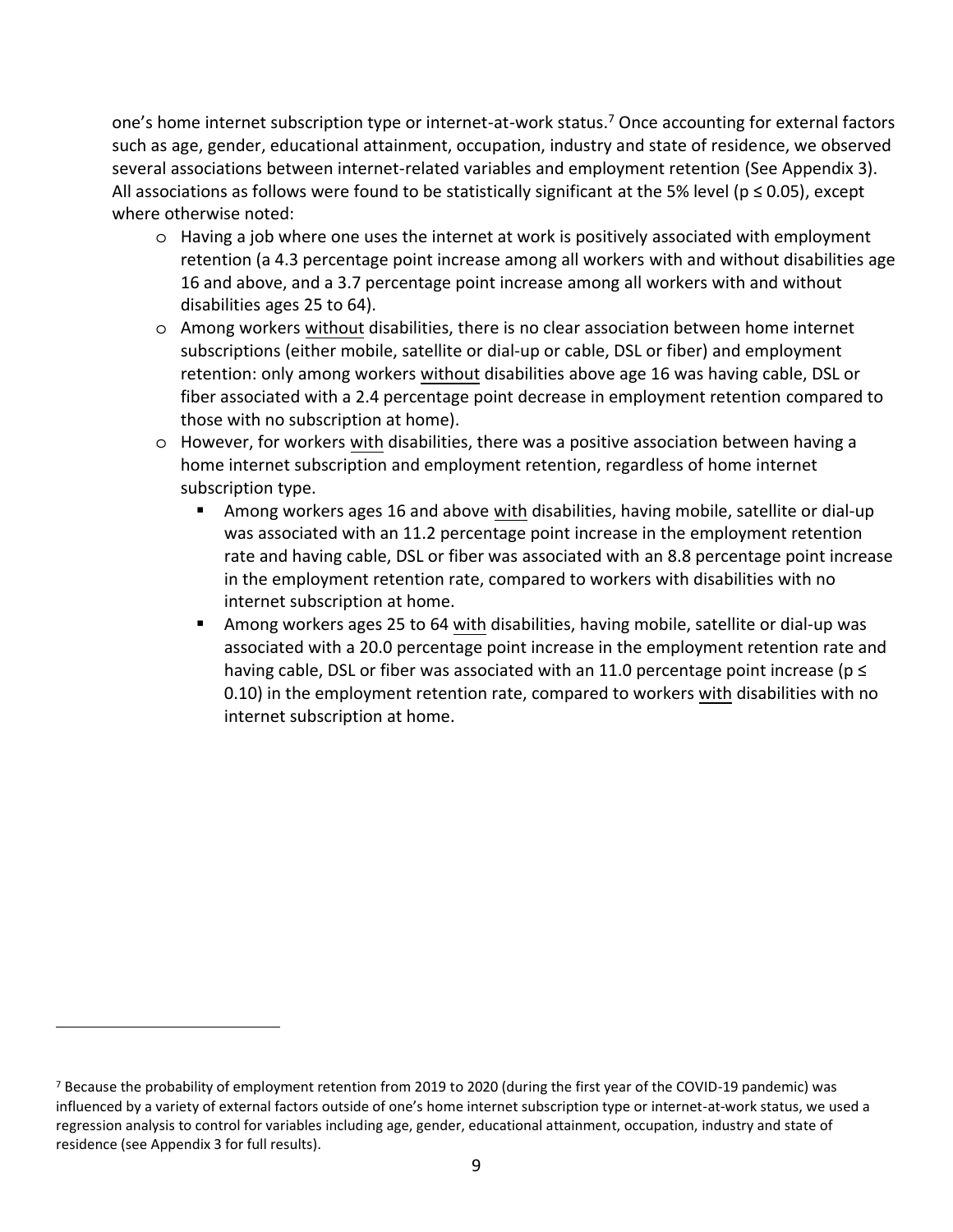

#### <span id="page-10-0"></span>Figure 2: Home **Internet Subscription Rate** and Type by Disability Status (2015 to 2019)

**Notes:** Estimates are person-level, but based on the internet subscription type that is reported by that person's household. "No Internet Subscription" may include individuals who do not pay for an internet subscription at home but have some other means to access to internet at home. "Cable, DSL or Fiber Subscription" may include individuals who have multiple internet subscriptions at home, such as fiber and mobile internet. However, "Mobile, Satellite or Dial-Up Subscription" does not include those with a cable, DSL or fiber subscription. All estimated rates are statistically different ( $p \le 0.01$ ) between the population with and without disabilities and from year to year. N(2015) = 2,997,503; N(2016) = 3,007,847; N(2017) = 3,038,696; N(2018) = 3,060,442; N(2019) = 3,087,291. **Source:** Authors' calculations using the 2015-2019 American Community Survey Public Use Microdata.

- In each year from 2015 to 2019, there was a persistent disparity between people with and without disabilities in home internet subscription rates.
	- o Over 2015 to 2019, there is an observed decrease in the disability internet subscription gap (mobile, satellite or dial-up and cable, DSL or fiber combined). People without disabilities lived in homes with any kind of internet subscription at a rate 15.9 percentage points higher than people with disabilities in 2015; in 2019 the gap was 12.2 percentage points. The percent of people living in homes with an internet subscription grew by 7.9 percentage points among people without disabilities and by 11.6 percentage points among people with disabilities.
	- o Over 2015 to 2019, there is also an observed decrease in the disability gap in cable, DSL or fiber internet subscriptions, which typically offer higher internet speeds than mobile, satellite or dialup connections. People without disabilities lived in homes with a cable, DSL or fiber subscription at a rate 15.3 percentage points higher than people with disabilities in 2015; in 2019 the gap was 14.6 percentage points. From 2015 to 2019, the percent of people living in homes with a cable, DSL or fiber internet subscription grew by 3.7 percentage points among people without disabilities and by 4.4 percentage points among people with disabilities.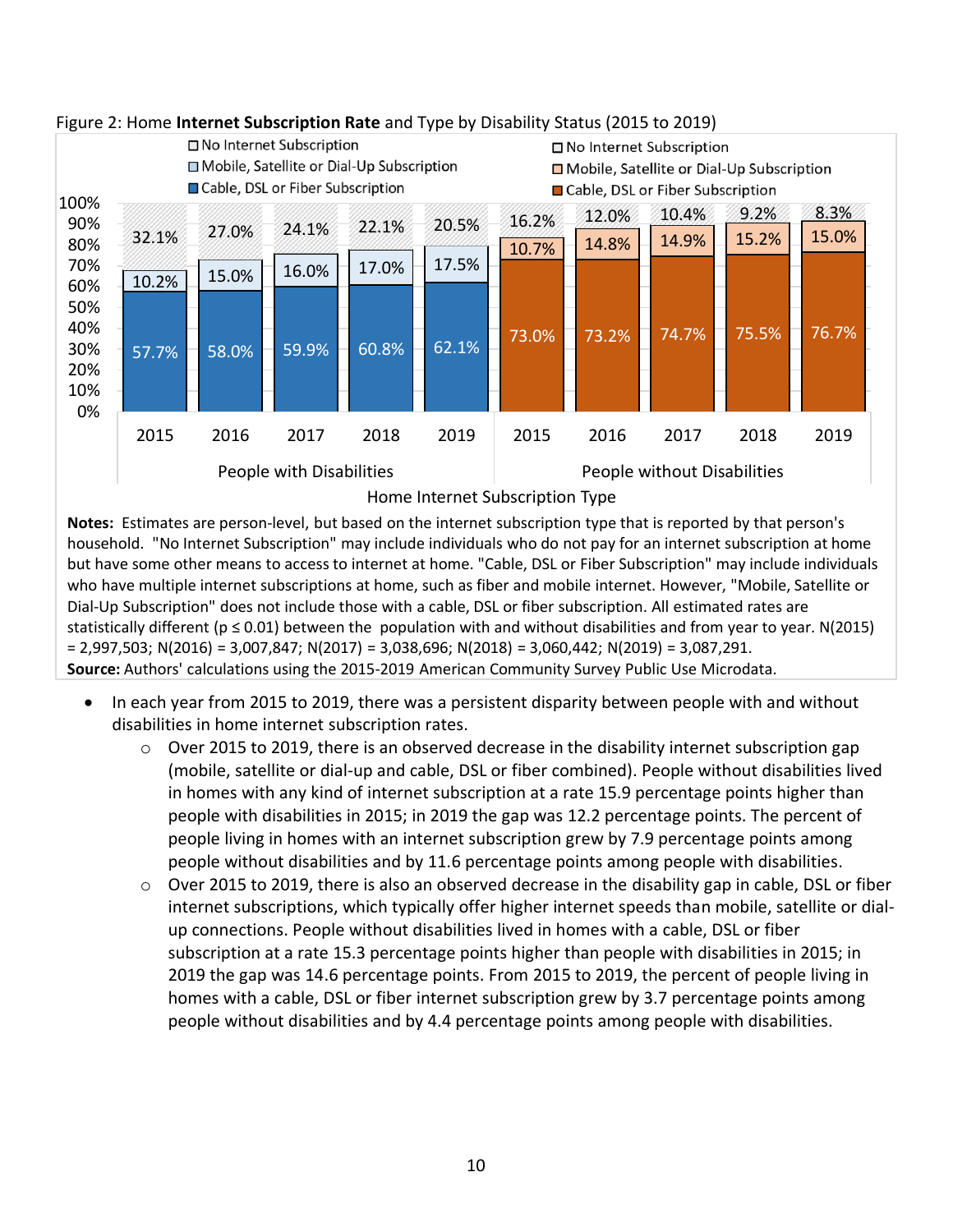

## <span id="page-11-0"></span>Figure 3: Percent of People with **Any Internet Subscription** at Home by Age, Family Poverty and Disability Status (five-year period estimate, 2015 to 2019)

**Notes:** Estimates based on whether any member of a person's household accesses the internet by paying a cell phone company or Internet service provider. Home internet subscription information was collected at the household level. All estimated subscription rates are statistically different ( $p \le 0.01$ ) between the population with and without disabilities. The Federal Poverty Threshold is set by the Census Bureau, and varies among households based on total family income, family size, number of children in the household, and the age of the householder. For example, for a family of four with two children, the 2019 Poverty Threshold established by the Census Bureau was \$25,926. Because multiple years of data were used, a family's poverty status was based on their income and the poverty threshold of that same year. N=15,191,779.

**Source:** Authors' calculations using the 2015-2019 American Community Survey Public Use Microdata.

- Between 2015 and 2019, 91.5 percent of people without disabilities had a home internet subscription, while just 78.4 percent of people with disabilities did.
- The disability internet subscription gap by age group increases gradually from approximately 1.3 percentage points for those under 25 years, to 7.4 percentage points for those aged 25-54, to 11.2 percentage points for those aged 55-64, and finally to 13.1 percentage points for those aged 65 and older.
- The disability internet subscription gap was also largest among people who live under or just above the Census Bureau's federal poverty threshold (family incomes either *Below 100%* or *100-199%* of the threshold).
	- o More than three quarters (80.4 percent) of people without disabilities who lived below the poverty threshold (family income less than 100 percent of the federal poverty threshold) had access to a household internet subscription, while only 66.6 percent of people with disabilities who lived below the federal poverty threshold did.
	- $\circ$  85.3 percent of people without disabilities who lived just above the poverty threshold (family income from 100 to 199 percent of the federal poverty threshold) had access to a household internet subscription, while only 69.1 percent of people with disabilities did.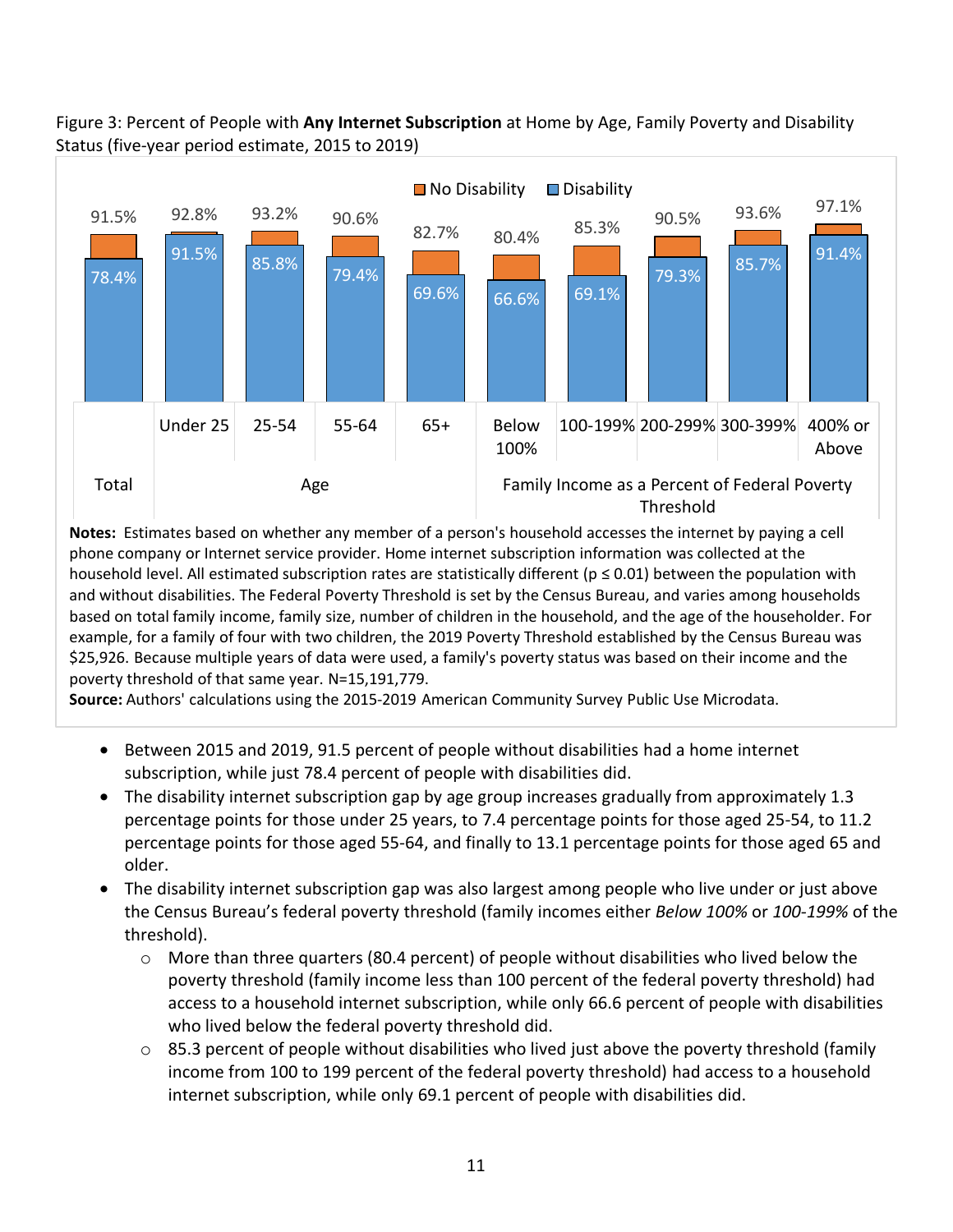

<span id="page-12-0"></span>Figure 4: Percent of Internet-Connected People with **Cable, DSL or Fiber Internet Subscriptions** at Home by Place of Residence, Family Poverty, Home Ownership and Disability Status (2015 to 2019)

**Notes:** The Internet-Connected are those who live in households with an internet subscription. Cable, DSL or fiber internet subscription information was collected at the household level. All estimated internet subscription rates are statistically different ( $p \le 0.01$ ) between the population with and without disabilities. The Federal Poverty Threshold is set by the Census Bureau, and varies among households based on total family income, family size, number of children in the household, and the age of the householder. N=13,715,775.

**Source:** Authors' calculations using the 2015-2019 American Community Survey Public Use Microdata.

- Not everyone who lives in an internet-connected household had access to a cable, DSL or fiber connection, which can offer higher internet speeds than mobile, satellite or dial-up connections.
	- $\circ$  Out of all internet-connected people, 11.0 percent of people without disabilities and 12.9 percent of people with disabilities had internet access solely through a mobile or cellular data plan (not shown in figure).
- Although most internet-connected people have a cable, DSL or fiber connection at home, there are disparities. People with disabilities lived in households with such internet connections at lower rates than people without disabilities (79.7 percent vs. 84.1 percent). We observed other disparities:
	- $\circ$  Cable, DSL or fiber subscriptions were less common in non-metropolitan areas (72.3 percent and 74.5 percent among people with and without disabilities, respectively) than metropolitan areas (82.2 percent and 86.2 percent among people with and without disabilities, respectively).
	- $\circ$  Cable, DSL or fiber subscriptions were also less common among those who live below the federal poverty threshold (71.5 percent and 73.7 percent among people with and without disabilities, respectively), compared with people whose family income was at least four times the threshold (85.6 percent and 89.4 percent among people with and without disabilities, respectively).
	- $\circ$  Renters had lower rates of cable, DSL or fiber subscriptions than homeowners. 75.7 percent and 79.7 percent of renters with and without disabilities had cable, DSL or fiber subscriptions at home compared with 81.6 percent and 86.1 percent of people with and without disabilities who were homeowners.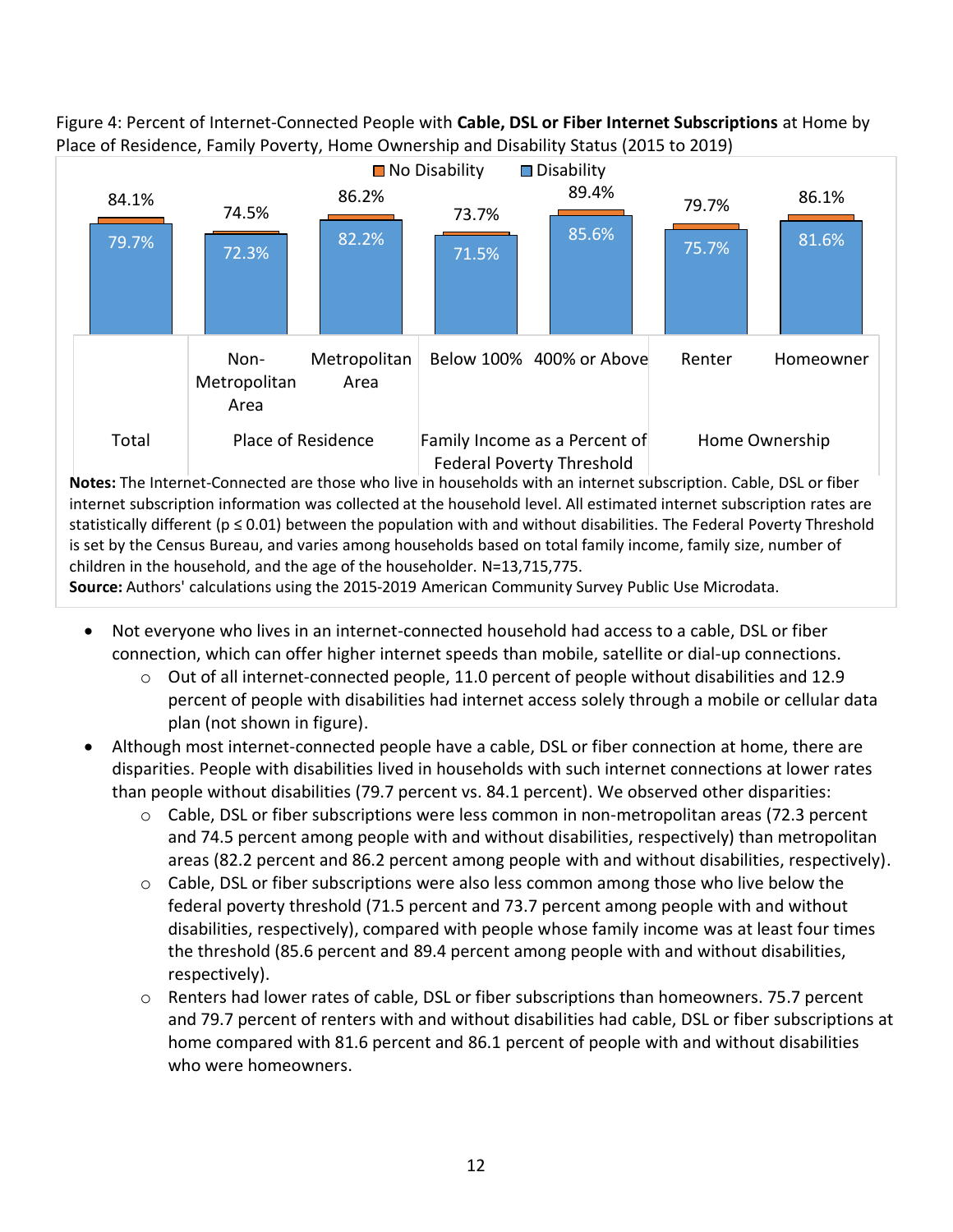

#### <span id="page-13-0"></span>Figure 5a: Percent of Internet-Connected Adults Ages 25-64 with **Both a Computer and Cable, DSL or Fiber Internet Subscription** at Home, by Education, Employment and Disability Status (2015 to 2019)

**Notes:** The Internet-Connected are those who live in households with an internet subscription. Estimates are limited to people between the ages of 25 and 64. Access to a laptop, desktop, or notebook computer and access to a cable, DSL or fiber internet subscription was collected at the household level. All estimated access rates are statistically different ( $p \le 0.01$ ) between the population with and without disabilities. N = 7,682,244. **Source:** Authors' calculations using the 2015-2019 American Community Survey Public Use Microdata.

- Technology availability at home varies among internet-connected adults (ages 25 to 64).
	- $\circ$  15.5 percent of adults with disabilities only had access to a smartphone at home, but not a laptop, desktop, notebook or tablet computer, compared with 10.3 percent of adults without disabilities (statistically different ( $p \le 0.01$ ) but not shown in figure).
- Having both a cable, DSL or fiber internet connection at home and a computer to access the internet can offer a better experience in a variety of online activities, such as streaming videos, making video calls or working or attending school from home.
	- o Among internet-connected adults, there was a significant gap between people with and without disabilities who lived in a household with both a computer and a cable, DSL or fiber internet subscription. 73.6 percent of people without disabilities lived in a household with both, while only 62.0 percent of people with disabilities did.
	- o Adults with higher levels of educational attainment had higher rates of access to both a computer and a cable, DSL or fiber internet subscription at home. Regardless of disability status, more than three quarters of adults with at least a bachelor's degree had both, while fewer than half of adults with less than a high school diploma did.
	- $\circ$  Regardless of disability status, employed adults had higher rates of access to both a computer and a cable, DSL or fiber internet subscription at home, compared to unemployed adults or adults not in the labor force (75.0 percent of workers without disabilities and 68.1 percent of workers with disabilities).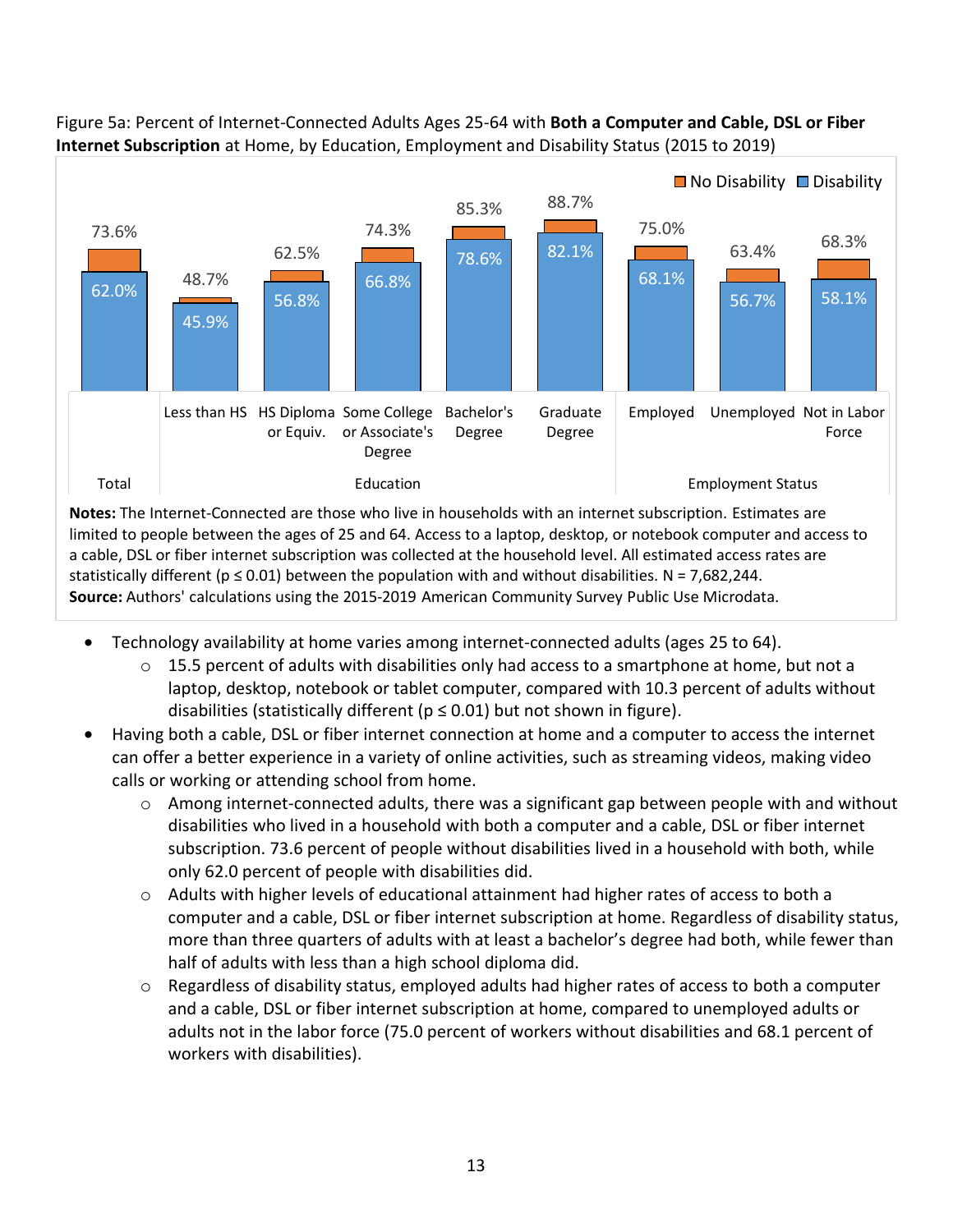

Figure 5b: Percent of Internet-Connected Youth and Young Adults Ages 5 to 24 with **Both a Computer and Cable, DSL or Fiber Internet Subscription** at Home, by Race/Ethnicity and Disability Status (2015 to 2019)

**Notes:** The Internet-Connected are those who live in households with an internet subscription. Estimates are limited to people between the ages of 5 and 24. Access to a laptop, desktop, or notebook computer and access to a cable, DSL or fiber internet subscription was collected at the household level. All race groups are non-Hispanic and the Hispanic group includes all races. See Appendix 2 for more detail on the approach to race and ethnicity reporting. All estimated access rates are statistically different ( $p \le 0.01$ ) between the population with and without disabilities. N =3,309,981.

**Source:** Authors' calculations using the 2015-2019 American Community Survey Public Use Microdata.

- Technology availability varies among internet-connected youth and young adults (ages 5 to 24).
	- $\circ$  13.6 percent of youth and young adults with disabilities only had access to a smartphone at home, but not a laptop, desktop, notebook or tablet computer, compared with 10.3 percent of youth and young adults without disabilities (statistically different ( $p \le 0.01$ ); not shown in figure).
- For school-aged youth, both a computer and a cable, DSL or fiber internet subscription at home can be important resources for completing schoolwork.
	- $\circ$  Overall, there was a 4.8 percentage point gap between youth and young adults with and without disabilities in access to both a computer and a cable, DSL or fiber internet subscription at home (75.9 percent vs. 71.1 percent).
	- $\circ$  Asian youth and young adults had the highest rate of both a computer and a cable, DSL or fiber internet subscription at home (over 80 percent), regardless of disability status. Further, Asian youth had the lowest disability prevalence of all race and ethnicity groups (3.3 percent, from 2015-2019 ACS; not shown in figure).
	- o Hispanic, Black and American Indian or Alaska Native youth and young adults exhibited the lowest rates of access to both a computer and a cable, DSL or fiber internet subscription, with access rates between 60 to 70 percent. Further, Black and American Indian or Alaska Native had the highest disability prevalence of all race and ethnicity groups (7.0 percent and 9.5 percent, respectively, from 2015-2019 ACS; not shown in figure).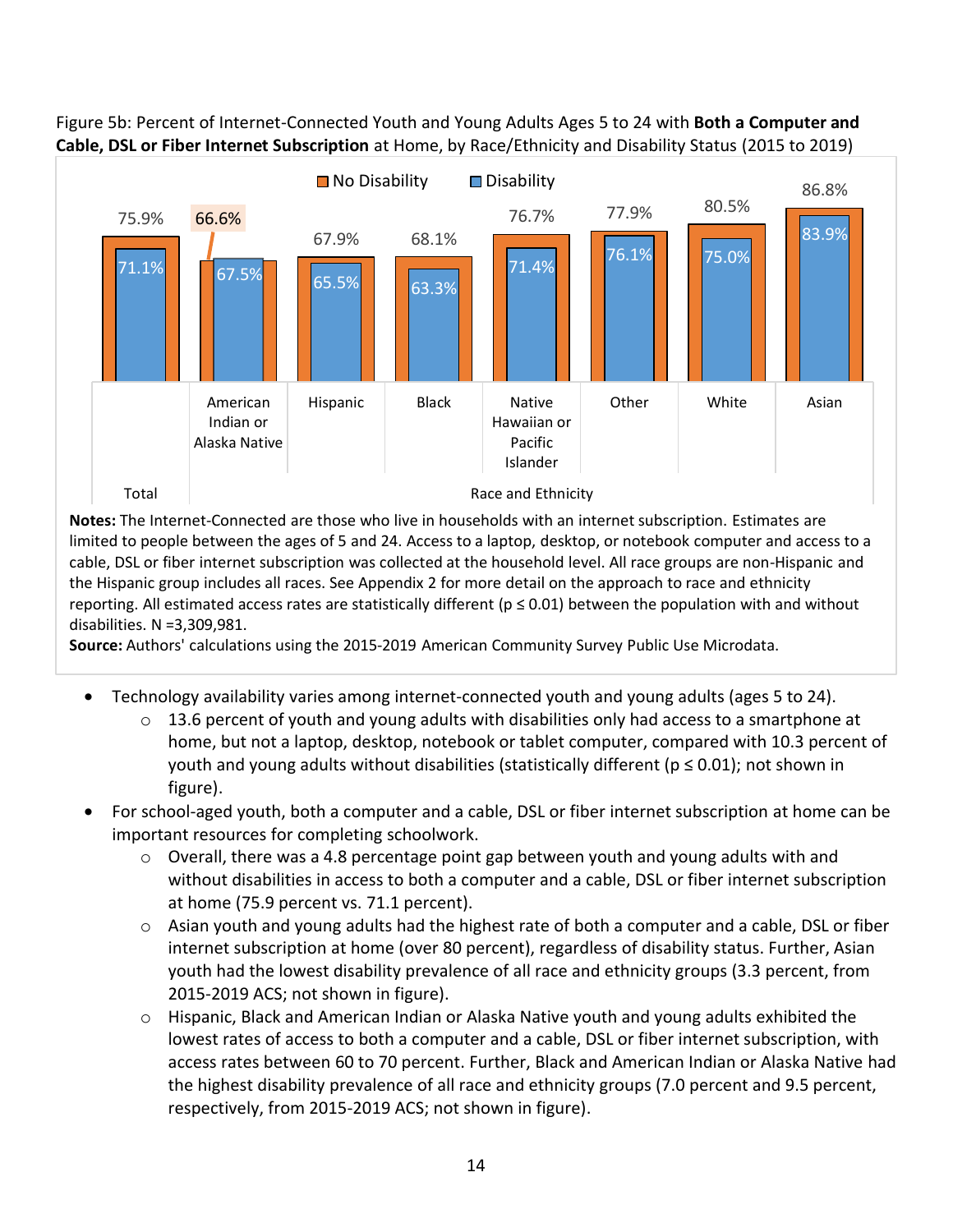

#### <span id="page-15-0"></span>Figure 6a: **Any Internet Use by Disability Status** and Home Internet Subscription Type (November 2019)

**Notes:** Person's household internet subscription type is based on what is reported for their entire household. *Any Internet Use* is estimated among all people above age 15. "Cable, DSL or Fiber" may include individuals who have multiple internet subscriptions at home, such as fiber and mobile internet. However, "Mobile, Satellite or Dial-Up" does not include those with a cable, DSL or fiber subscription. All estimated internet use rates are statistically different ( $p \le 0.05$ ) between the population with and without disabilities. N=96,927. **Source:** Authors' calculations using the November 2019 Current Population Survey Computer and Internet Use Supplement.

- Figures 6a through 8 present data from the CPS, which asks respondents both about whether they use the internet in various locations and contexts, and what type(s) of home internet subscription they have at home, if applicable. See Appendix 1 for a comparison of internet-related survey questions in the ACS and the CPS.
	- $\circ$  Internet use is distinct from having a home internet subscription. Not all people who live in a home with an internet subscription use the internet themselves.
	- o In Figures 6a through 6c, a person is an internet user if they report accessing the internet in any location, such as at home, work or school. Internet users can be segmented by the type of home internet subscription reported by their household: either a mobile, satellite or DSL subscription or a cable, DSL or fiber subscription. Generally, the latter set of connection types offer faster internet speeds, but this survey did not measure household internet speeds directly.
- Without accounting for the availability of internet at home, there was a significant gap in internet use among people over age 15 in any setting (at home, at work, at school or in the community) by disability status (83.4 percent among those without disabilities vs. 63.8 percent among those with disabilities).
- Even among those who have a cable, DSL or fiber subscription at home (typically faster internet speeds), internet use in any setting is more prevalent among people without disabilities (96.2 percent among those without disabilities vs. 88.4 percent among those with disabilities).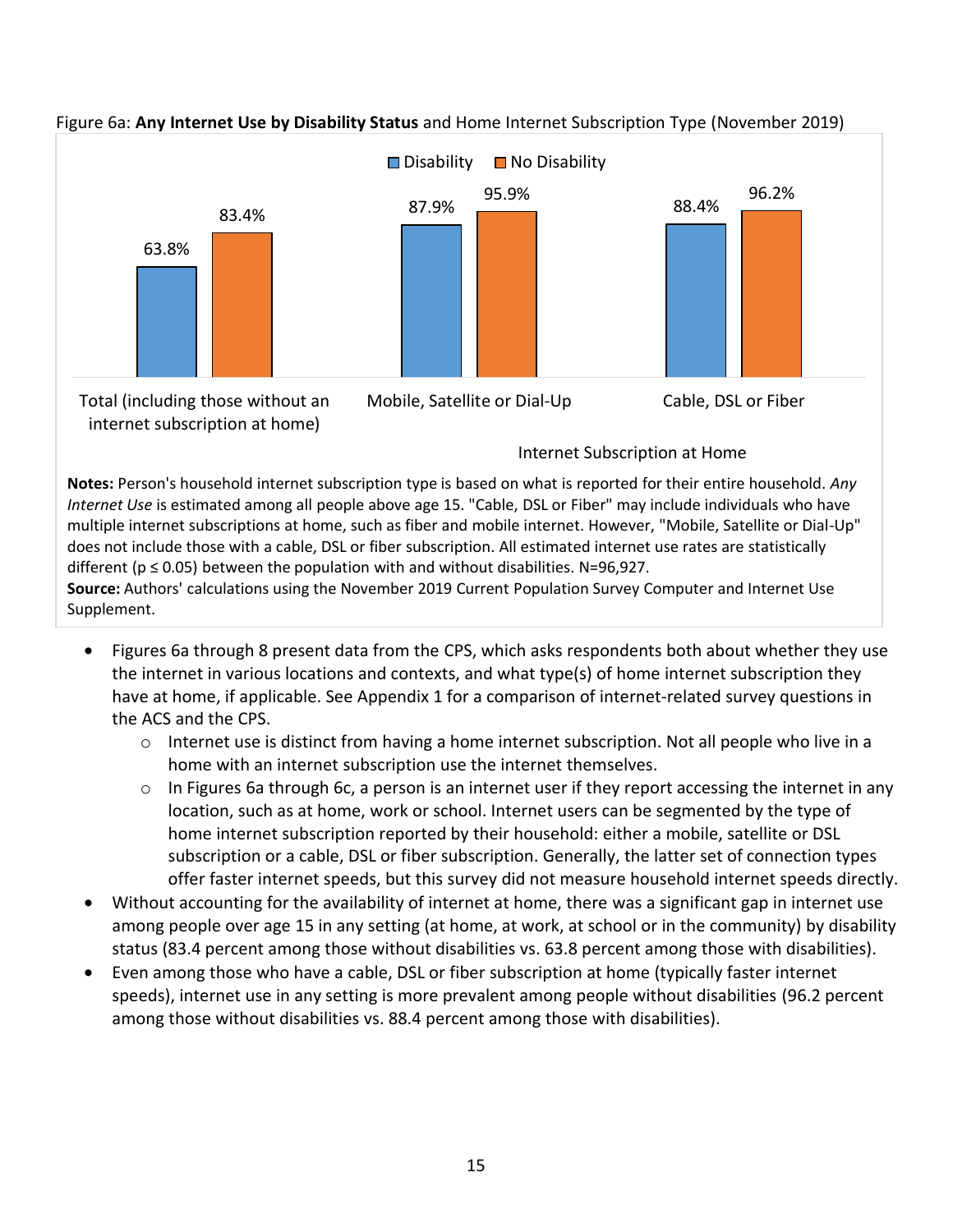

Figure 6b: **Online Activity Participation** Among Internet Users by Disability Status and Home Internet Subscription Type (November 2019)

#### Internet Use by Purpose

**Notes:** Estimates of internet use for communication, errands and entertainment purposes are limited to internet users above age 15. Internet use for medical or health purposes are asked about the entire household; estimate represents the percent of internet users who belong to a household where least one person uses the internet for medical or health purposes. *Communication* purposes include emailing, texting, social network use, and video calls. *Errands* include requesting services such as Uber or Lyft, online shopping or travel reservations, online banking or bill payments, or interacting with household appliances. *Entertainment* includes using the internet to stream video or audio. *Medical* purposes include communicating with health care professionals, accessing health records or health insurance, researching health information, or using electronic health monitoring services. All estimated internet use rates are statistically different ( $p \le 0.05$ ) between the population with and without disabilities. N=96,927.

**Source:** Authors' calculations using the November 2019 Current Population Survey Computer and Internet Use Supplement.

- Among internet users ages 15 and older, there were gaps in reported online activities by disability status for a variety of purposes.
- The largest gap for a specific internet use *by disability status* was for entertainment: regardless of home internet connection type, people without disabilities used the internet for entertainment at higher rates than people with disabilities did, a difference of 17.5 to 19.1 percentage points.
- There was also a large gap between mobile, satellite or dial-up subscribers and cable, DSL or fiber subscribers was for medical or health activities: over 60 percent of those with cable, DSL or fiber at home vs. roughly 40 percent of those who had mobile, satellite or dial-up at home lived in a household where someone used the internet for medical and health-related activities (including both those with and without disabilities).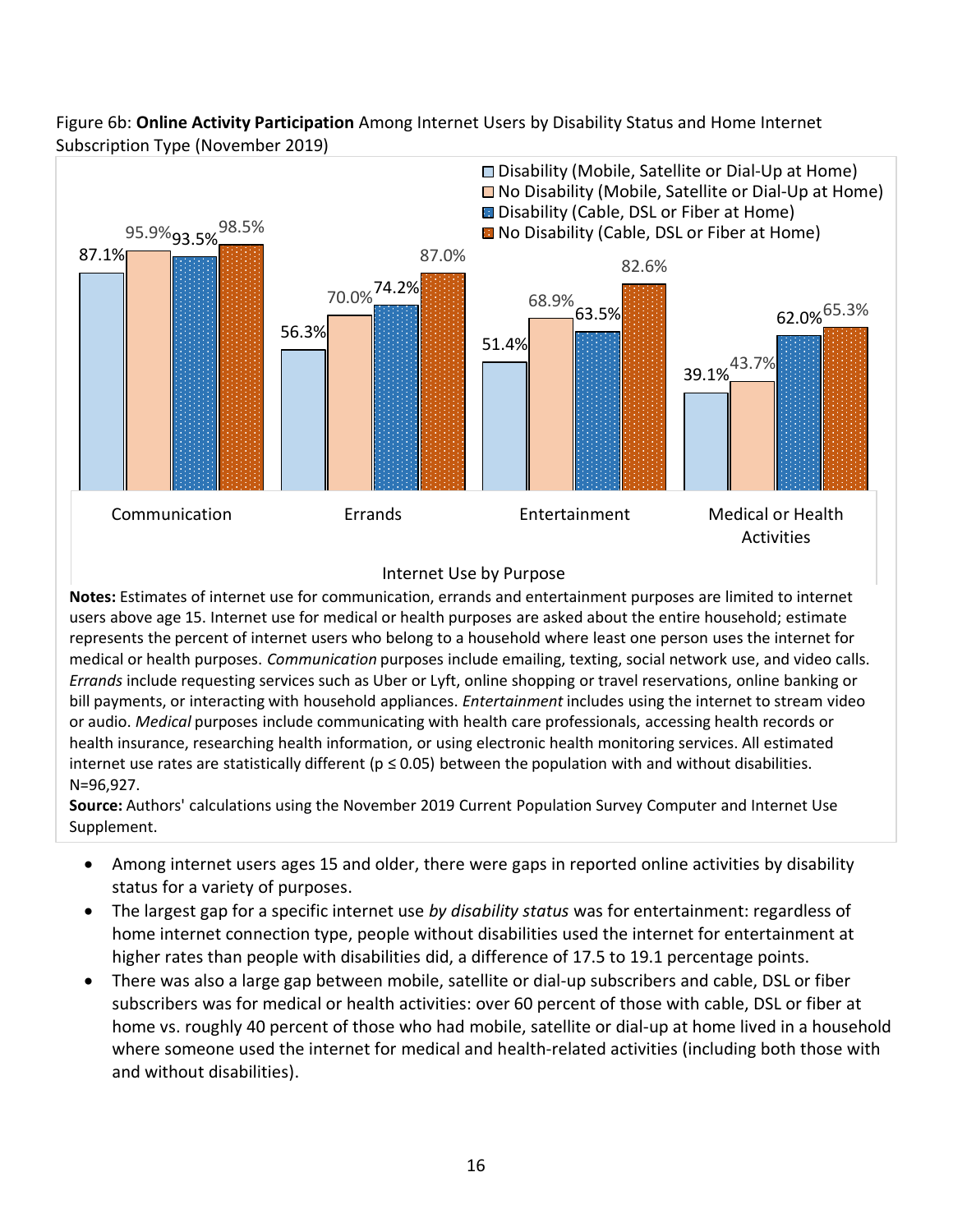Figure 6c: **Work-Related Online Activities** among Internet Users by Disability Status and Home Internet Subscription Type (November 2019)



People who telework are those who "use the Internet to telecommute or work while away from their usual workplace, such as working from home." *Job Search* and *Online Training or Education* estimates are limited to internet users, regardless of employment status (employed, unemployed or not in the labor force). Bolded, boxed estimates are statistically different ( $p \le 0.05$ ) between the population with and without disabilities. All estimated internet use rates are also statistically different ( $p \le 0.05$ ) between the populations with mobile, satellite or dial-up and with cable, DSL or fiber connections at home, regardless of disability status (not shown in figure). N=46,481 (*Internet at Work*); N = 22,183 (*Teleworks*); N = 27,856 (*Job Search* and *Online Training or Education*). **Source:** Authors' calculations using the November 2019 Current Population Survey Computer and Internet Use Supplement.

- Having a cable, DSL or fiber internet subscription at home was associated with higher rates of internet use for several work and work-related activities compared with mobile, satellite or dial-up at home.
	- $\circ$  Overall (without controlling for disability), adults who had cable, DSL or fiber at home used the internet for all work-related activities in Figure 6c at statistically higher rates than people with mobile, satellite or dial-up internet (statistically different ( $p \le 0.05$ ) but not shown in figure).
	- $\circ$  Among adults with disabilities, cable, DSL or fiber at home was associated with statistically higher rates of internet use at work and teleworking compared with mobile, satellite or dial-up internet, but internet subscription type was not associated with statistically different rates of online job searching or attending online training ( $p \le 0.05$ , significance not shown in figure).
- Even among those with cable, DSL or fiber at home, adults with disabilities used the internet for all types of work-related activities at lower rates compared to adults without disabilities:
	- $\circ$  73.5 percent of workers without disabilities used the internet at work compared with 65.3 percent of adults with disabilities, and 41.5 percent of workers without disabilities used the internet to telework compared with 36.3 percent of adults with disabilities.
	- $\circ$  21.8 percent of adults without disabilities job searched online compared with 17.2 percent of adults with disabilities, and 23.5 percent of adults without disabilities attended online training or education compared with 13.2 percent of adults with disabilities.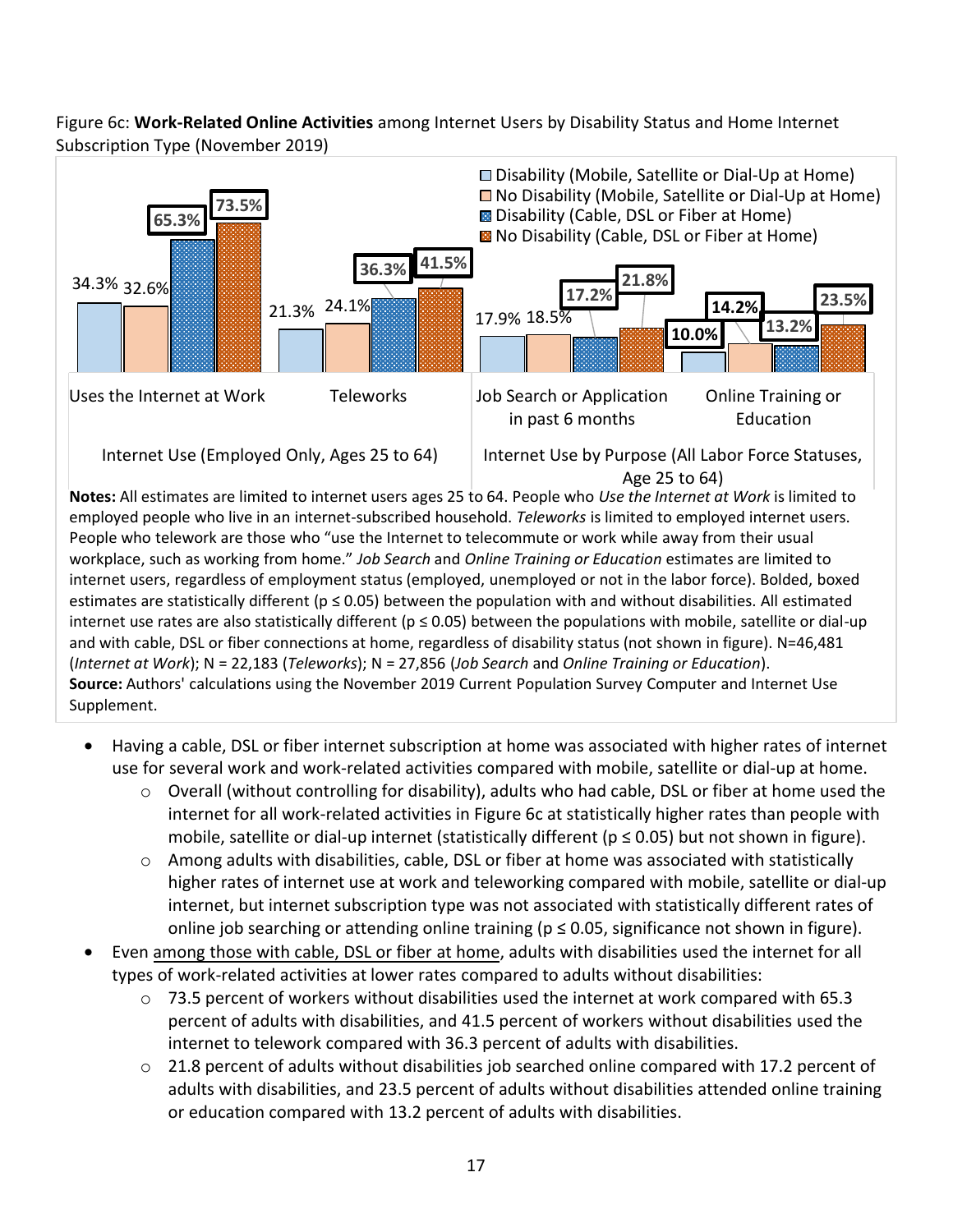

#### <span id="page-18-0"></span>Figure 7: Percent of Employed Internet Users who perform **Work-Related Online Activities**, by Major Occupational Category (November 2019)

**Notes:** Estimates are limited to people ages 25 to 64. People who *Use the Internet at Work* is limited to employed people who live in an internet-subscribed household. *Teleworks* is limited to employed internet users. People who telework are those who "use the Internet to telecommute or work while away from their usual workplace, such as working from home." Using an analysis of variance (ANOVA) test, there is a significant difference across occupation groups in both the rate of internet use at work and the rate of teleworking (p ≤ 0.05). N=46,481 (*Internet at Work*); N=22,183 (*Teleworks*).

**Source:** Authors' calculations using the November 2019 Current Population Survey Computer and Internet Use Supplement.

- <span id="page-18-1"></span>The rates of internet use at work and telework varied by occupation categories, and this difference was statistically significant (p ≤ 0.05). In 2019, 3.7 percent of all workers had a disability (Bureau of Labor Statistics, 2020; not shown in figure).
	- o Internet users in management, professional and related occupations used both the internet at work (78.6 percent) and used the internet to telework (52.2 percent) at the highest rates out of all occupation categories (statistically higher than all other occupation categories,  $p \le 0.05$ , including a Bonferroni adjustment for multiple comparisons). This occupation category also had a lower-than-average disability prevalence: in 2019, 3.1 percent of all workers in management, professional and related occupations had a disability.
	- o Internet users in production, transportation and material moving occupations used the internet to telework some or all of the time (17.7 percent) at the lowest rates out of all occupation categories. This occupation category also had a higher-than-average disability prevalence: in 2019, 4.7 percent of production, transportation and material moving workers had a disability.
	- o Internet Users in farming, fishing and forestry occupations used the internet at work (26.9 percent) at the lowest rates out of all occupation categories. The disability prevalence in this occupation category was roughly equal to the national average: in 2019, 3.6 percent of farming, fishing and forestry workers had a disability.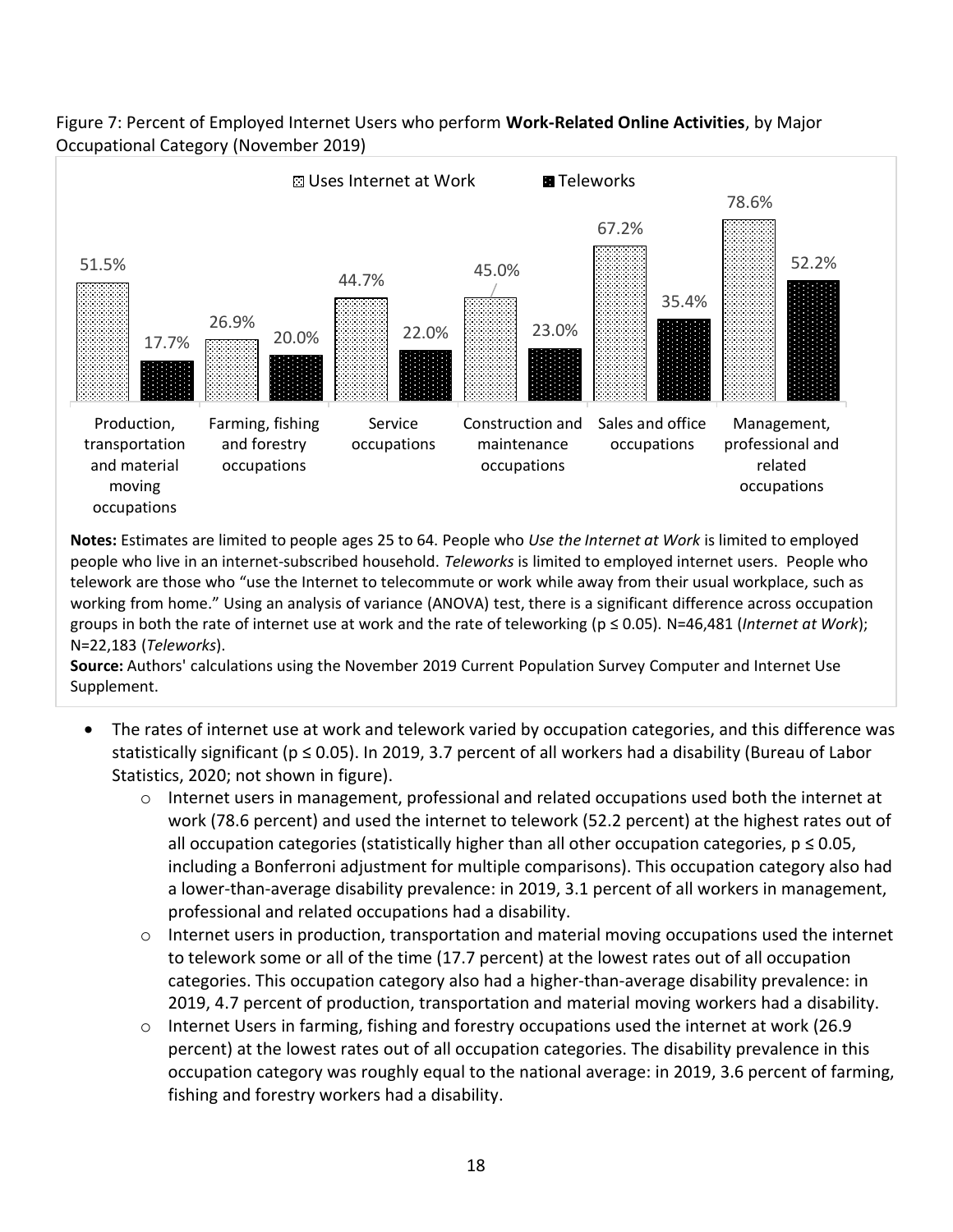|                                                         |                          | $\Box$ Disability $\Box$ No Disability |
|---------------------------------------------------------|--------------------------|----------------------------------------|
| Not Having In-home<br>Internet<br>Reason for<br>Primary | Don't need it            | 54.6%<br>55.5%                         |
|                                                         | Can't afford it          | 18.9%<br>22.3%                         |
|                                                         | No computing device      | $3.6\%$ 2.4%                           |
|                                                         | Not available in area    | 3.1%<br>4.6%                           |
|                                                         | Not worth the cost       | 1.9% 2.8%                              |
|                                                         | Privacy concerns         | $1.7\%$ 1.7%                           |
|                                                         | Can use it elsewhere     | 1.3%<br>4.6%                           |
|                                                         | Personal safety concerns | $0.3\%$ 0.4%                           |
|                                                         | Household moved          | 0.6%<br>0.2%                           |
|                                                         | Other                    | 11.0%<br>8.5%                          |

Figure 8: Primary Reason Given for **No Household Internet Use** by Disability Status (November 2019)

**Notes:** Estimates are limited to people ages 25 to 64 who live in households where no person in the household reports using the internet for any purpose at home. Primary respondents for each such household were asked what the most important reason was for not going online at home. Estimates in bold represent statistically significant differences ( $p \le 0.05$ ) between the population with and without disabilities. Disability status is not collected for household members under age 15. N = 8,978.

**Source:** Authors' calculations using the November 2019 Current Population Survey Computer and Internet Use Supplement.

- Among households where no person reported using the internet at home, the primary respondent gave reasons why they and/or their household did not and could specify the single most important reason why.
	- o Adults ages 25-64 listed lack of need or lack of interest as the most common reason for internet non-use. 54.6 percent of non-internet users with disabilities and 55.5 percent of non-internet users without disabilities did not need internet or were not interested. There was no statistical difference in the rate by disability status.
	- o Lack of affordability was the second most common reason for lack of internet use among adults ages 25 to 64. 22.3 percent of non-internet users with disabilities and 18.9 percent of noninternet users without disabilities could not afford the internet service. This difference is statistically significant ( $p \le 0.05$ ), which suggests that lack of affordable internet is a more common barrier to adult, non-internet users with disabilities than it is to adults without disabilities.
	- o Among people under age 25 and above age 64, there was no statistical difference between people with and without disabilities in the rates of internet non-use due to affordability. Lack of affordability is the primary barrier to home internet for an estimated 23.4 percent of people under age 25 and 9.9 percent of people above age 64 (not shown in figure).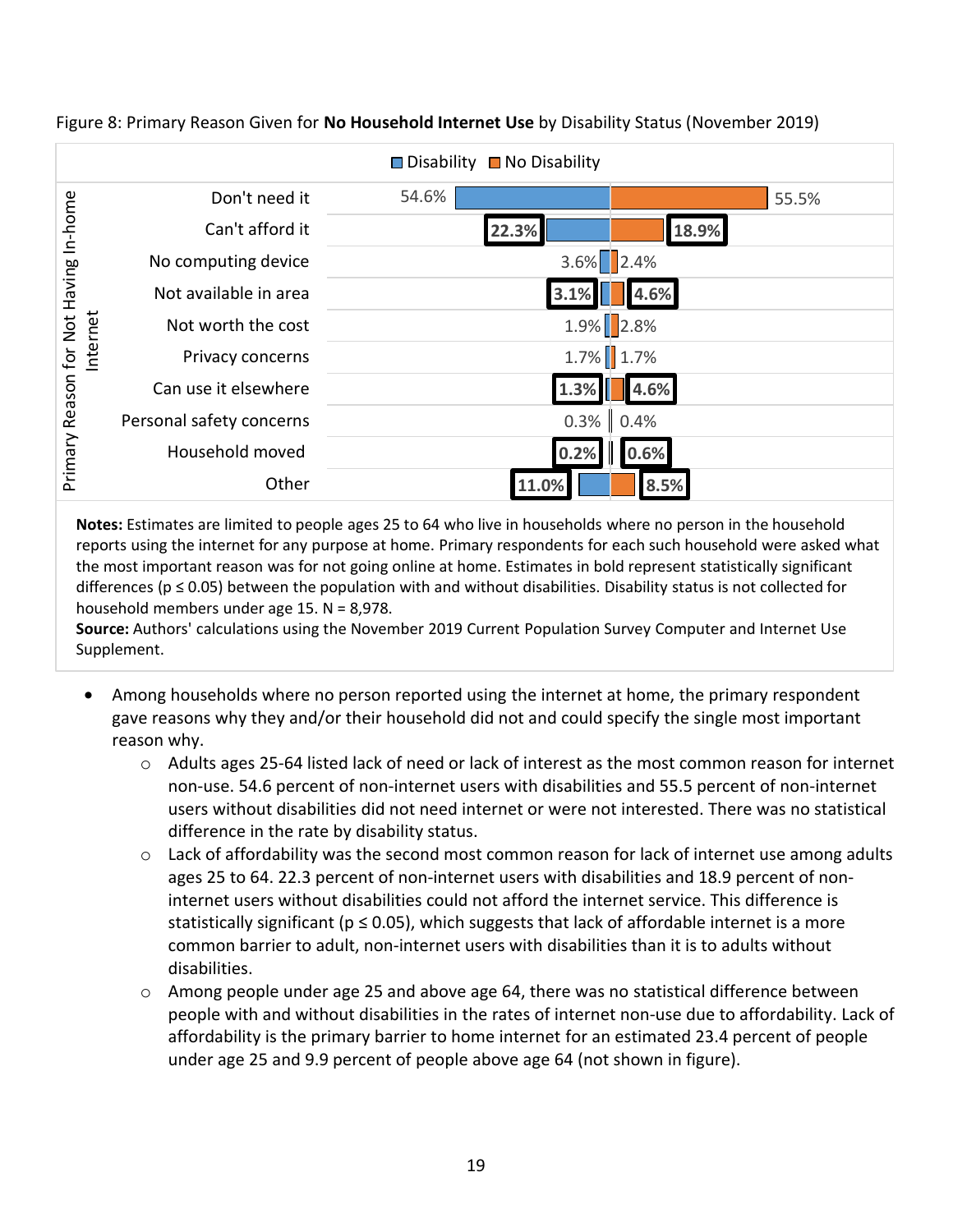# <span id="page-20-0"></span>**Conclusion**

Between late 2019 and late 2020, workers with disabilities transitioned from being employed to unemployed or out of the labor force at higher rates than workers without disabilities, even when accounting for age, race and ethnicity, sex, marital status, education, industry, and occupation. During this time, workers that reported internet use at work (likely with jobs that involve using the internet and computing devices) stayed employed at higher rates than those who reported they did not use the internet at work. Further, workers with disabilities that had some form of internet subscription at home stayed employed at far higher rates than workers with disabilities who did not have an internet subscription at home. Among workers without disabilities there was no clear association between home internet and employment retention (Figure 1a, Figure 1b and Appendix 3). This suggests that, particularly for adults with disabilities who want to work, having a home internet connection and the skills to use the internet and computing devices could be important to employment success.

Yet, people with disabilities do not have internet subscriptions at home at the same rates as people without disabilities, and people with disabilities report lower levels of internet use in a variety of settings. Between 2015 and 2019, people with disabilities had lower home internet subscription rates than people without disabilities (Figure 2 and Figure 3). Further, in 2019, adults ages 25 to 64 with disabilities lived in households that lacked internet due to affordability concerns at higher rates than people without disabilities (Figure 8).

Over the five-year time period between 2015 and 2019, disparities existed even within the internetconnected, or people who had internet subscriptions at home. Internet-connected people with disabilities had slightly lower rates of cable, DSL or fiber internet subscriptions than internet-connected people without disabilities, particularly those who lived outside metropolitan areas, those who lived below the federal poverty threshold and renters as compared to those who lived in metropolitan areas, had family incomes above the federal poverty threshold and homeowners, respectively (Figure 4). Among youth and young adults (people ages 5 to 24), and among those with or without disabilities, Black, Hispanic and American Indian or Alaska Native youth had the lowest rates of access to both a computer and a cable, DSL or fiber subscription at home compared to other race/ethnicity groups. Asian youth had the highest rates of access to both (Figure 5b).

Further, not all who are internet-connected are necessarily internet users themselves. People with disabilities use the internet at significantly lower rates compared to people without disabilities. This gap exists regardless of whether one has an internet subscription at home or not. However, the disability internet use gap narrows among those with a typically higher-speed internet subscription such as cable, DSL or fiber. (Figure 6a). Even among those who had these typically higher-speed internet connections at home, workers with disabilities used the internet at their jobs or to telework at lower rates (Figure 6c).

Disparities in access to and use of the internet and technology could lead to broader social, economic or health disparities. Understanding of these disparities offer policy makers and practitioners opportunities to consider policies and practices which could increase access to reliable high-speed internet at home and better digital skills for people with disabilities to improve their socioeconomic outcomes.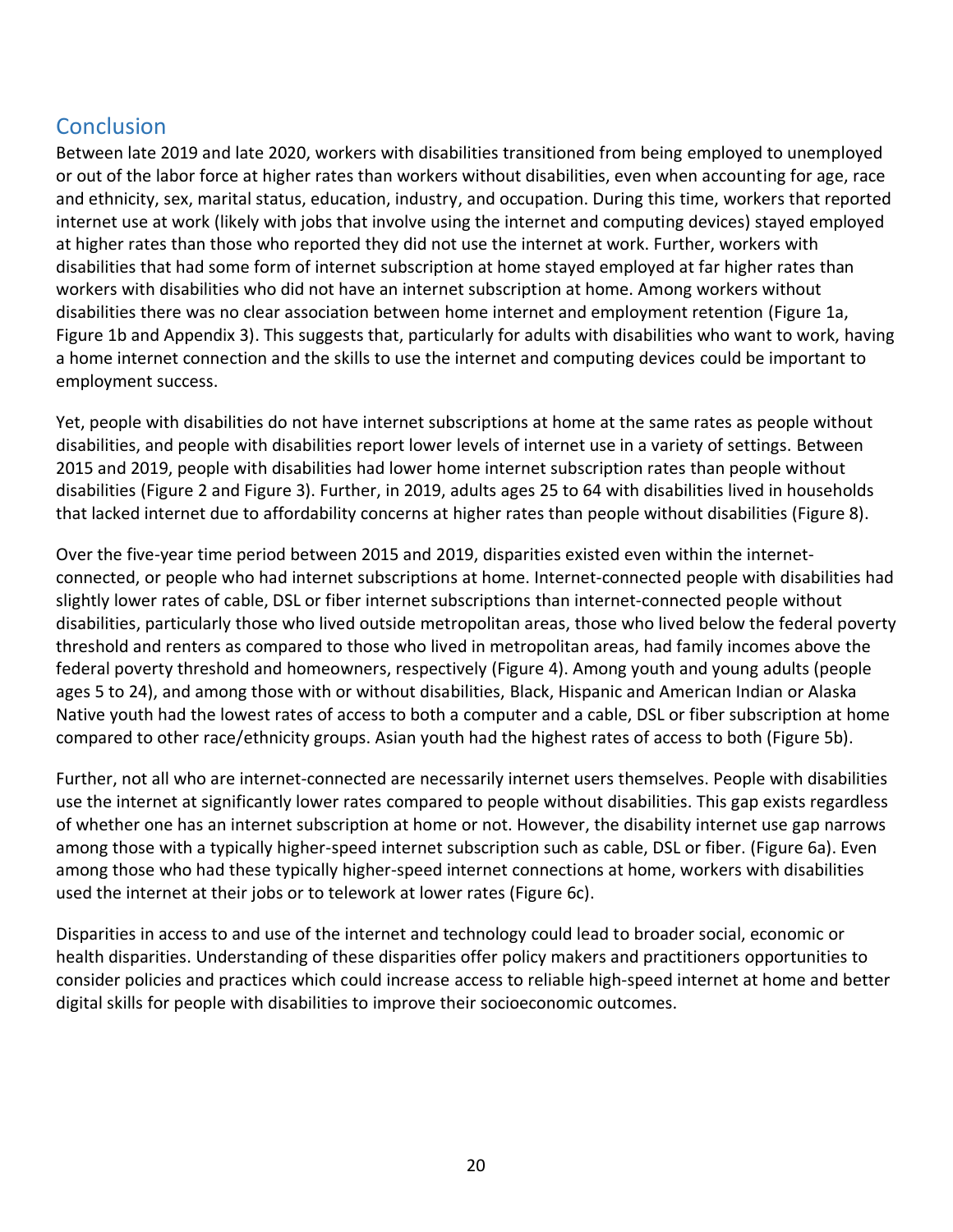### <span id="page-21-0"></span>References

- Atasoy, H. (2013). The Effects of Broadband Internet Expansion on Labor Market Outcomes. *ILR Review*. Retrieved from<https://journals.sagepub.com/doi/abs/10.1177/001979391306600202>
- Bureau of Labor Statistics. (2020). *Persons with a Disability: Labor Force Characteristics News Release.* Retrieved from [https://www.bls.gov/news.release/archives/disabl\\_02262020.htm](https://www.bls.gov/news.release/archives/disabl_02262020.htm)
- Bureau of Labor Statistics. (n.d.). *Household and establishment survey response rates*. Retrieved from Office of Survey Methods Research:<https://www.bls.gov/osmr/response-rates/>
- Congressional Research Service. (2021). *Broadband Data and Mapping: Background and Issues for the 117.* Retrieved from<https://sgp.fas.org/crs/misc/R45962.pdf>
- Davern, M. (2007). Estimating regression standard errors with data from the Current Population Survey's public use file. *Inquiry*.
- Federal Communications Commission. (2010). *Connecting America: The National Broadband Plan.* Retrieved from<https://transition.fcc.gov/national-broadband-plan/national-broadband-plan.pdf>
- Federal Communications Commission. (2014). *Types of Broadband Connections*. Retrieved from <https://www.fcc.gov/general/types-broadband-connections#satellite>
- Fox, E. (2015). *Broadband Access and Civic Engagement: How Different Sources of Connectivity Impact Community Involvement.* Retrieved from [https://repository.library.georgetown.edu/bitstream/handle/10822/760940/Fox\\_georgetown\\_0076M](https://repository.library.georgetown.edu/bitstream/handle/10822/760940/Fox_georgetown_0076M_12892.pdf?sequence=1&isAllowed=y) [\\_12892.pdf?sequence=1&isAllowed=y](https://repository.library.georgetown.edu/bitstream/handle/10822/760940/Fox_georgetown_0076M_12892.pdf?sequence=1&isAllowed=y)
- Hampton, K. N., Robertson, C. T., Fernandez, L., Shin, I., & Bauer, J. M. (2021). How variation in internet access, digital skills, and media use are related to rural student outcomes: GPA, SAT, and educational aspirations. *Telematics and Informatics, 63*. Retrieved from <https://www.sciencedirect.com/science/article/pii/S0736585321001052#!>
- Hecker, I., Spaulding, S., & Kuehn, D. (2021). *Digital Skills and Older Workers: Supporting Success in Training and Employment in a Digital World.* Urban Institute. Retrieved from [https://www.urban.org/sites/default/files/publication/104771/digital-skills-and-older-workers\\_1.pdf](https://www.urban.org/sites/default/files/publication/104771/digital-skills-and-older-workers_1.pdf)
- HighSpeedInternet.com. (2021). *What Type of Internet Do You Have at Home?* Retrieved from <https://www.highspeedinternet.com/resources/compare-internet-provider-types>
- IPUMS. (n.d.). *Linking and the CPS*. Retrieved from [https://cps.ipums.org/cps/cps\\_linking\\_documentation.shtml](https://cps.ipums.org/cps/cps_linking_documentation.shtml)
- IPUMS-CPS, U. o. (2018). *CPS 2018 SUMMER DATA WORKSHOP MATERIALS*. Retrieved from [https://cps.ipums.org/cps/cps\\_workshop2018\\_materials.shtml](https://cps.ipums.org/cps/cps_workshop2018_materials.shtml)
- Kaye, H. S. (2000). *Computer and Internet Use among People with Disabilities.* National Institute on Disability and Rehabilitation Research. Retrieved from<https://files.eric.ed.gov/fulltext/ED439579.pdf>
- National Telecommunications and Information Administration. (1999). *Falling Through the Net: A Report on the Telecommunications and Information.* Retrieved from <https://www.ntia.doc.gov/legacy/ntiahome/fttn99/FTTN.pdf>
- National Telecommunications and Information Administration. (2020). *Digital Nation Research Center*. Retrieved from<https://www.ntia.doc.gov/page/digital-nation-research-center>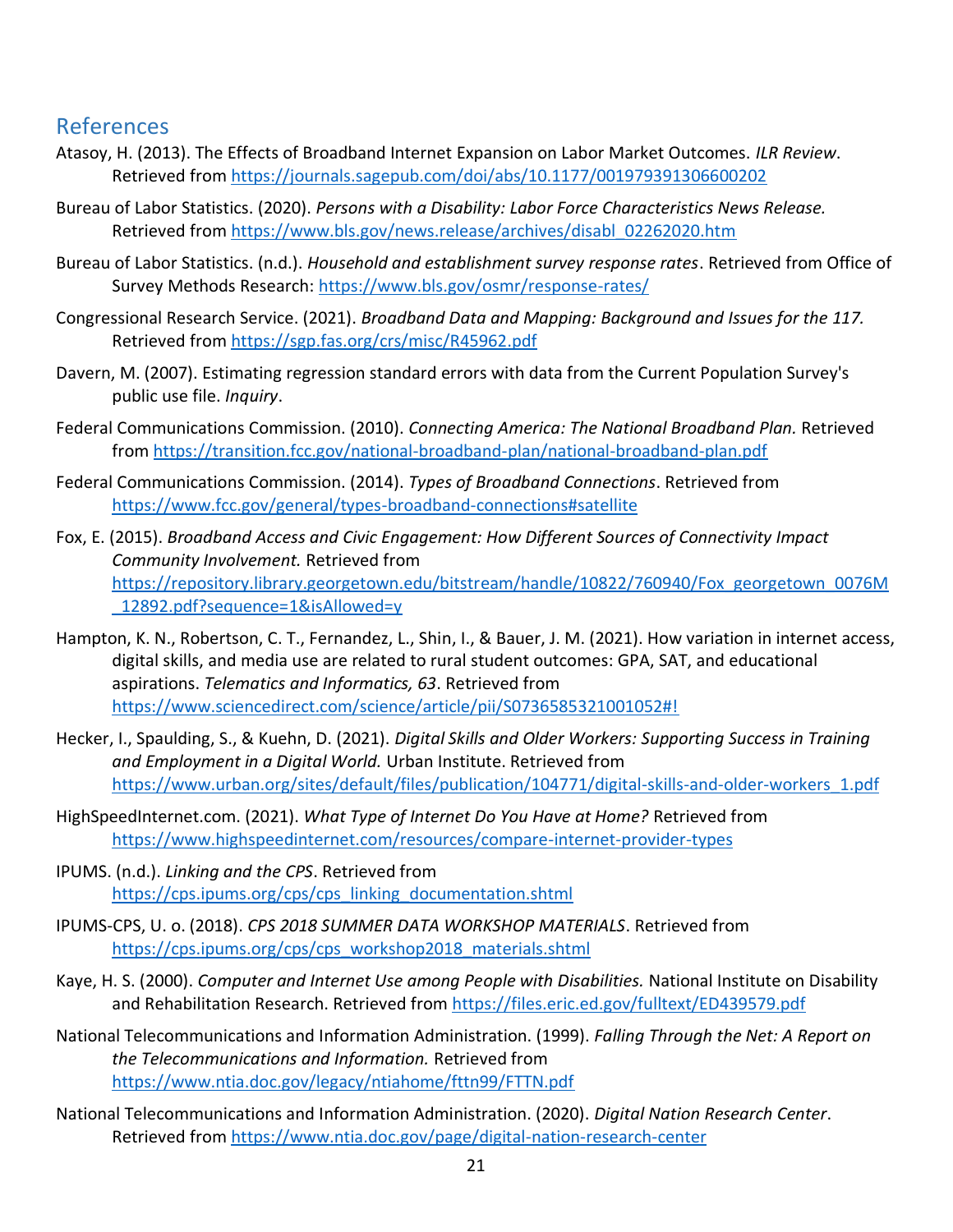- Office of Disability Employment Policy. (2022). Employment of Persons with a Disability: Analysis of Trends during the COVID-19 Pandemic.
- Office of Disability Employment Policy. (2022). Employment of Persons with a Disability: Analysis of Trends during the COVID-19 Pandemic.
- Pew Research Center. (2003). *The Ever-Shifting Internet Population: A new look at Internet access and the digital divide*. Retrieved from [https://www.pewresearch.org/internet/2003/04/16/part-7-the-disabled](https://www.pewresearch.org/internet/2003/04/16/part-7-the-disabled-a-special-analysis/)[a-special-analysis/](https://www.pewresearch.org/internet/2003/04/16/part-7-the-disabled-a-special-analysis/)
- Pew Research Center. (2013). *Who's Not Online and Why*. Retrieved from <https://www.pewresearch.org/internet/2013/09/25/whos-not-online-and-why/>
- Pew Research Center. (2018). *11% of Americans don't use the internet. Who*. Retrieved from [http://www.utcourts.gov/utc/civproc/wp-content/uploads/sites/10/2018/04/11-of-Americans](http://www.utcourts.gov/utc/civproc/wp-content/uploads/sites/10/2018/04/11-of-Americans-don%E2%80%99t-use-the-internet.-Who-are-they_-_-Pew-Research-Center.pdf)[don%E2%80%99t-use-the-internet.-Who-are-they\\_-\\_-Pew-Research-Center.pdf](http://www.utcourts.gov/utc/civproc/wp-content/uploads/sites/10/2018/04/11-of-Americans-don%E2%80%99t-use-the-internet.-Who-are-they_-_-Pew-Research-Center.pdf)
- Pew Research Center. (2021). *7% of Americans don't use the internet. Who are they?* Retrieved from [https://www.pewresearch.org/fact-tank/2021/04/02/7-of-americans-dont-use-the-internet-who-are](https://www.pewresearch.org/fact-tank/2021/04/02/7-of-americans-dont-use-the-internet-who-are-they/)[they/](https://www.pewresearch.org/fact-tank/2021/04/02/7-of-americans-dont-use-the-internet-who-are-they/)
- Pew Research Center. (2021). *Americans with disabilities less likely than those without to own some digital devices*. Retrieved from [https://www.pewresearch.org/fact-tank/2021/09/10/americans-with](https://www.pewresearch.org/fact-tank/2021/09/10/americans-with-disabilities-less-likely-than-those-without-to-own-some-digital-devices/)[disabilities-less-likely-than-those-without-to-own-some-digital-devices/](https://www.pewresearch.org/fact-tank/2021/09/10/americans-with-disabilities-less-likely-than-those-without-to-own-some-digital-devices/)
- Rachfal, C. L. (2021). *The Digital Divide: What Is It, Where Is It, and Federal Assistance Programs.* Congressional Research Service. Retrieved from<https://sgp.fas.org/crs/misc/R46613.pdf>
- Rivera Drew, J., Flood, S., & Robert, J. (2014). Making full use of the longitudinal design of the. *Journal of Economic and Social Measurement, 39*, 121–144. Retrieved from [https://cps.ipums.org/cps/resources/linking/drew\\_flood\\_warren\\_2014\\_jesm.pdf](https://cps.ipums.org/cps/resources/linking/drew_flood_warren_2014_jesm.pdf)
- Ruggles, S., Flood, S., Foster, S., Goeken, R., Pacas, J., Schouweiler, M., & Sobek, M. (2021). *IPUMS USA: Version 11.0 [dataset].* doi[:https://doi.org/10.18128/D010.V11.0](https://doi.org/10.18128/D010.V11.0)
- Scanlan, M. (2021). Reassessing the disability divide: unequal access as the world is pushed online. *Universal Access in the Information Society*. Retrieved from [https://link.springer.com/article/10.1007/s10209-](https://link.springer.com/article/10.1007/s10209-021-00803-5#citeas) [021-00803-5#citeas](https://link.springer.com/article/10.1007/s10209-021-00803-5#citeas)
- Scheerder, A., van Deursen, A., & van Dijk, J. (2017). Determinants of Internet skills, uses and outcomes. A systematic review of the second- and third-level digital divide. *Telematics and Informatics*, 1607-1624. Retrieved from<https://www.sciencedirect.com/science/article/abs/pii/S0736585317303192>
- U.S. Census Bureau. (2011). *Overview of Race and Hispanic Origin: 2010.* Retrieved from [https://www.census.gov/library/publications/2011/dec/c2010b](https://www.census.gov/library/publications/2011/dec/c2010br-02.html)r-02.html
- U.S. Census Bureau. (2021). *Computer and Internet Use in the United States: 2018.* Retrieved from <https://www.census.gov/content/dam/Census/library/publications/2021/acs/acs-49.pdf>
- U.S. Census Bureau. (2021). *Race Definitions*. Retrieved fro[m https://www.census.gov/programs](https://www.census.gov/programs-surveys/cps/data/data-tools/cps-table-creator-help/race-definitions.html)[surveys/cps/data/data-tools/cps-table-creator-help/race-definitions.html](https://www.census.gov/programs-surveys/cps/data/data-tools/cps-table-creator-help/race-definitions.html)
- U.S. Census Bureau. (n.d.). *Metropolitan and Micropolitan / About*. Retrieved from <https://www.census.gov/programs-surveys/metro-micro/about.html>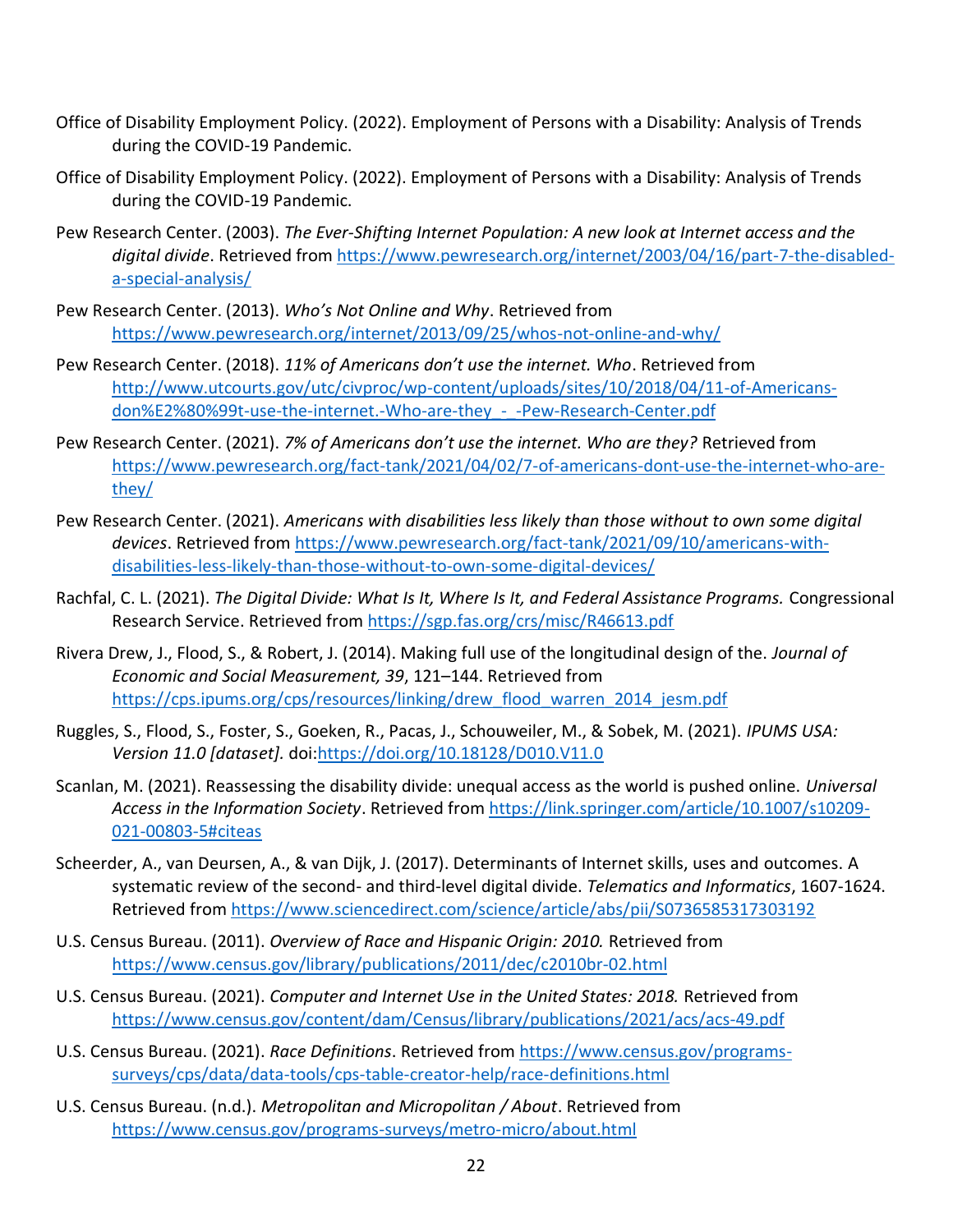- U.S. Census Bureau. (n.d.). *Sample Size and Data Quality*. Retrieved from American Community Survey: <https://www.census.gov/acs/www/methodology/sample-size-and-data-quality/>
- U.S. Government Accountability Office. (2021). *Broadband: FCC Should Analyze Small Business Speed Needs.* Retrieved from [https://www.gao.gov/products/gao-21-](https://www.gao.gov/products/gao-21-494?utm_medium=social&utm_source=twitter&utm_campaign=usgao) [494?utm\\_medium=social&utm\\_source=twitter&utm\\_campaign=usgao](https://www.gao.gov/products/gao-21-494?utm_medium=social&utm_source=twitter&utm_campaign=usgao)
- Whitacre, B., & Brooks, L. (2013). Do broadband adoption rates impact a community's health? *Digital Communication, 33*(7), 767-779. Retrieved from <https://www.tandfonline.com/doi/abs/10.1080/0144929X.2013.830334>
- Whitacre, B., Gallardo, R., & Strover, S. (2014). Does rural broadband impact jobs and income? Evidence from spatial and first-differenced regressions. *The Annals of Regional Science, 53*, 649–670. Retrieved from <https://link.springer.com/article/10.1007/s00168-014-0637-x>

Wooldridge, J. M. (2002). Econometric Analysis of Cross Section and Panel Data. The MIT Press.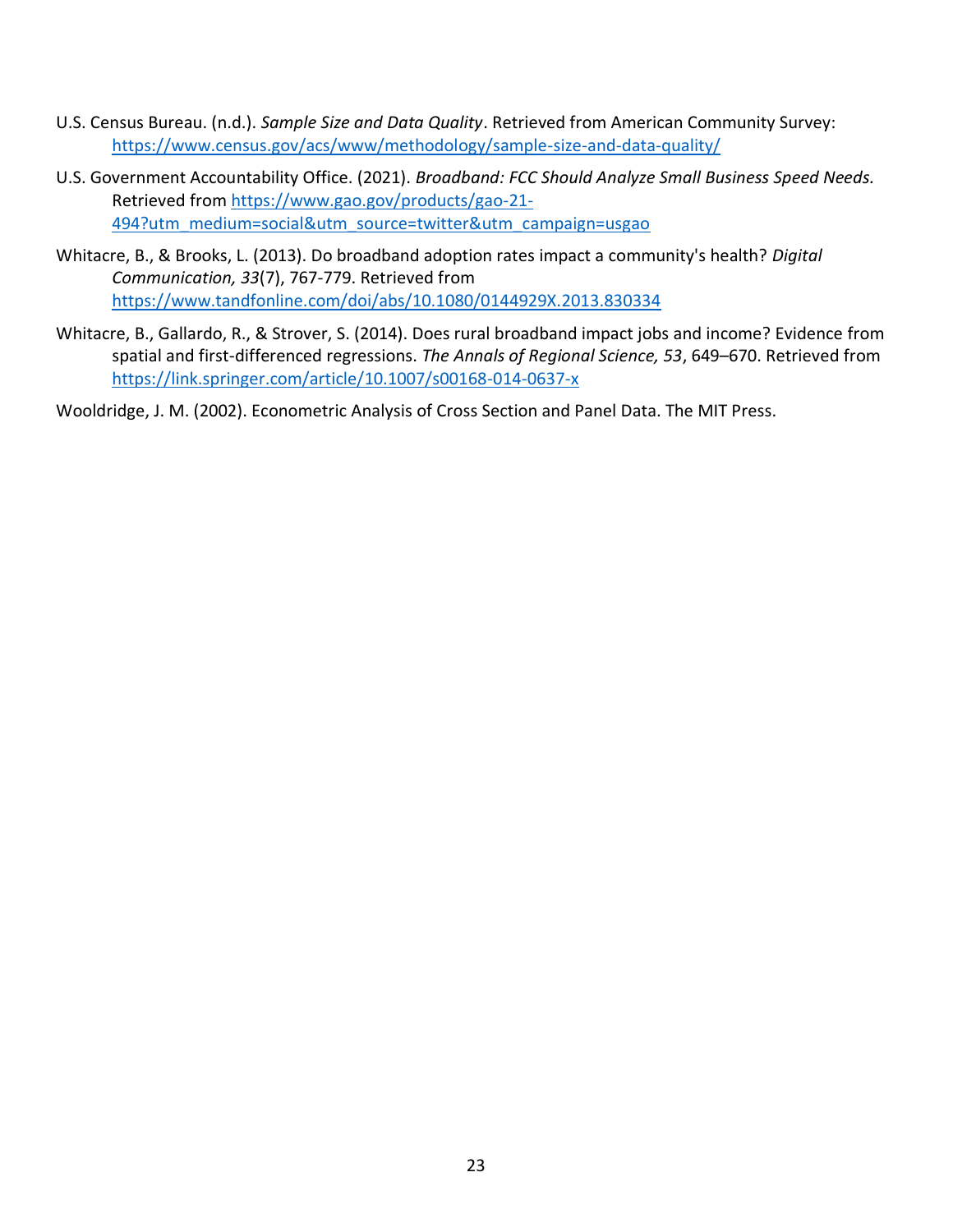# <span id="page-24-0"></span>Appendix 1: Internet-related Questions in the American Community Survey (ACS) and Current Population Survey (CPS)

Table 1: Comparison of Home Internet Subscription and Internet Use Questions in the 2015-2019 ACS and 2019 CPS

|                     |                                                 | <b>ACS</b>                                                                                                                                                                                                | <b>CPS</b>                                                                                                                                                                                                                                                                                                                                                                                                                                                                                                                                                                                                                                                            |  |
|---------------------|-------------------------------------------------|-----------------------------------------------------------------------------------------------------------------------------------------------------------------------------------------------------------|-----------------------------------------------------------------------------------------------------------------------------------------------------------------------------------------------------------------------------------------------------------------------------------------------------------------------------------------------------------------------------------------------------------------------------------------------------------------------------------------------------------------------------------------------------------------------------------------------------------------------------------------------------------------------|--|
| Internet            | Access to<br>any kind of<br>internet at<br>home | At this house, apartment, or mobile<br>home - do you or any member of this<br>household have access to the<br>internet? Yes, by paying a cell phone<br>company or Internet service provider               | There is no single household internet<br>subscription question. Instead, we<br>assume that households have some<br>sort of internet subscription at home<br>if at least one person in the house<br>reports using the internet at home.                                                                                                                                                                                                                                                                                                                                                                                                                                |  |
| Subscription        | Access to<br>high-speed<br>internet at<br>home  | Do you or any member of this<br>household have access to the<br>Internet using a broadband (high<br>speed) Internet service such as cable,<br>fiber optic, or DSL service installed in<br>this household? | At home, (do you/ does anyone in<br>this household) access the Internet<br>using: High-speed Internet service<br>installed at home, such as cable, DSL,<br>or fiber optic service? (asked of<br>households where at least one<br>person uses the internet at home)                                                                                                                                                                                                                                                                                                                                                                                                    |  |
| <b>Internet Use</b> |                                                 | There is no household or individual<br>internet use question.                                                                                                                                             | Does anyone in this<br>$\bullet$<br>household, including you, use<br>the Internet at home? This<br>includes accessing the<br>Internet with a cell phone,<br>computer, tablet, or other<br>device. Who uses the internet<br>at home?<br>What about at work?<br>What about at school?<br>What about at a coffee shop<br>or other business that offers<br>Internet access?<br>What about while traveling<br>between places?<br>What about at a library,<br>community center, park, or<br>other public place?<br>What about at someone else's<br>home?<br>(Do you/Does anyone in this<br>household) use the Internet at<br>some other location we<br>haven't covered yet? |  |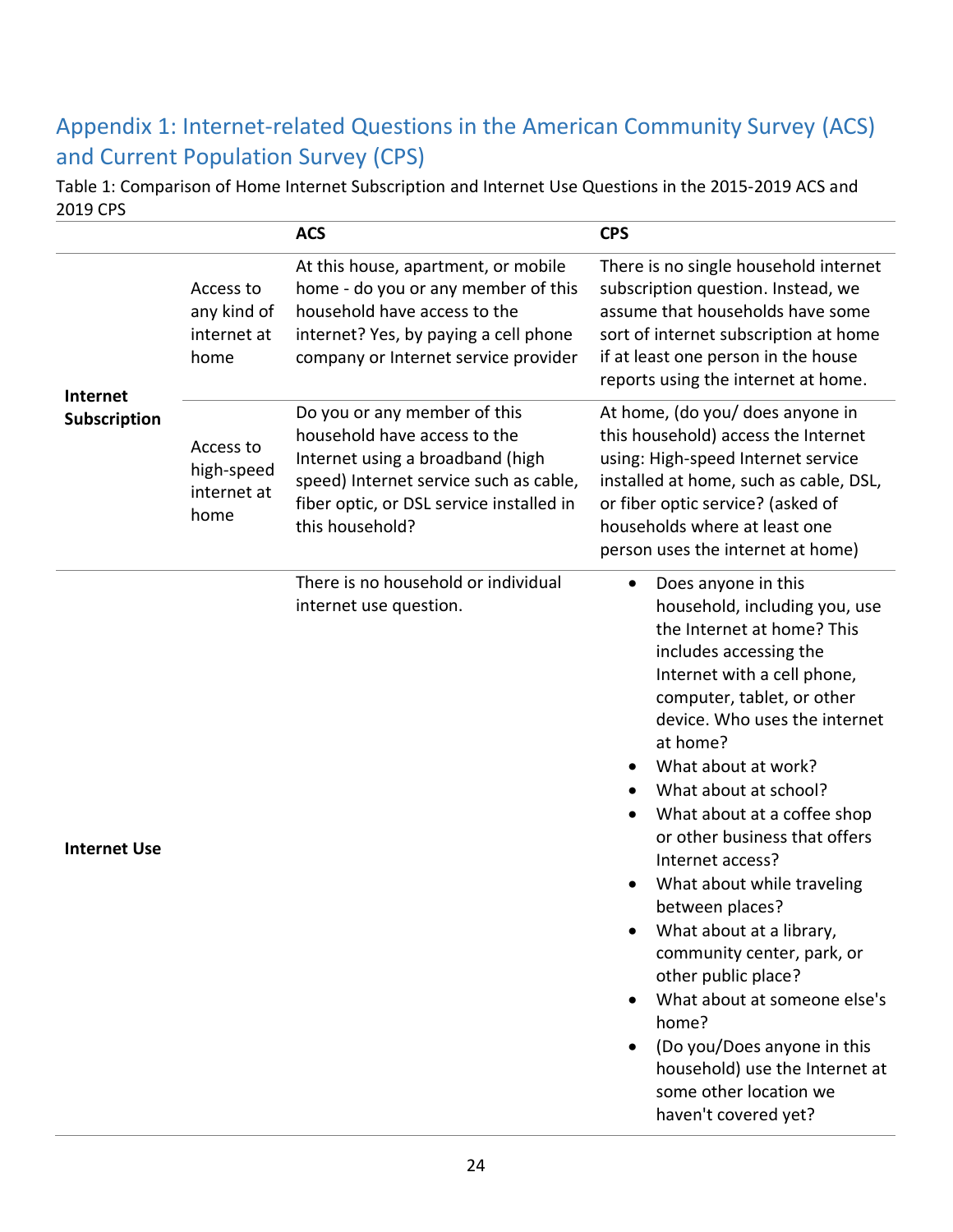## <span id="page-25-0"></span>Appendix 2: Race and Ethnicity Groupings

In both surveys used, the American Community Survey (ACS) and the Current Population Survey (CPS), respondents can report multiple races. Further, Hispanic origin (ethnicity) is reported separately from race.

This analysis uses the "alone-or-in-combination" approach to defining race groups. For estimates by race and ethnicity groups, this analysis includes all non-Hispanic people in a group who identified as that race, including those who identified as that race and any other race (U.S. Census Bureau, 2021). People who report Hispanic origin are analyzed separately. For example, a person who is both Black and Asian would be included in the estimate for both Black and Asian groups. However, a person who is Black and Hispanic would be included in the estimate for Hispanic but not Black.

On the other hand, the "alone" approach would only include someone in the Black group if they reported no other race and non-Hispanic. As a matter of policy, the Census Bureau does not advocate the use of the alone population over the alone-or-in-combination population or vice versa (U.S. Census Bureau, 2011).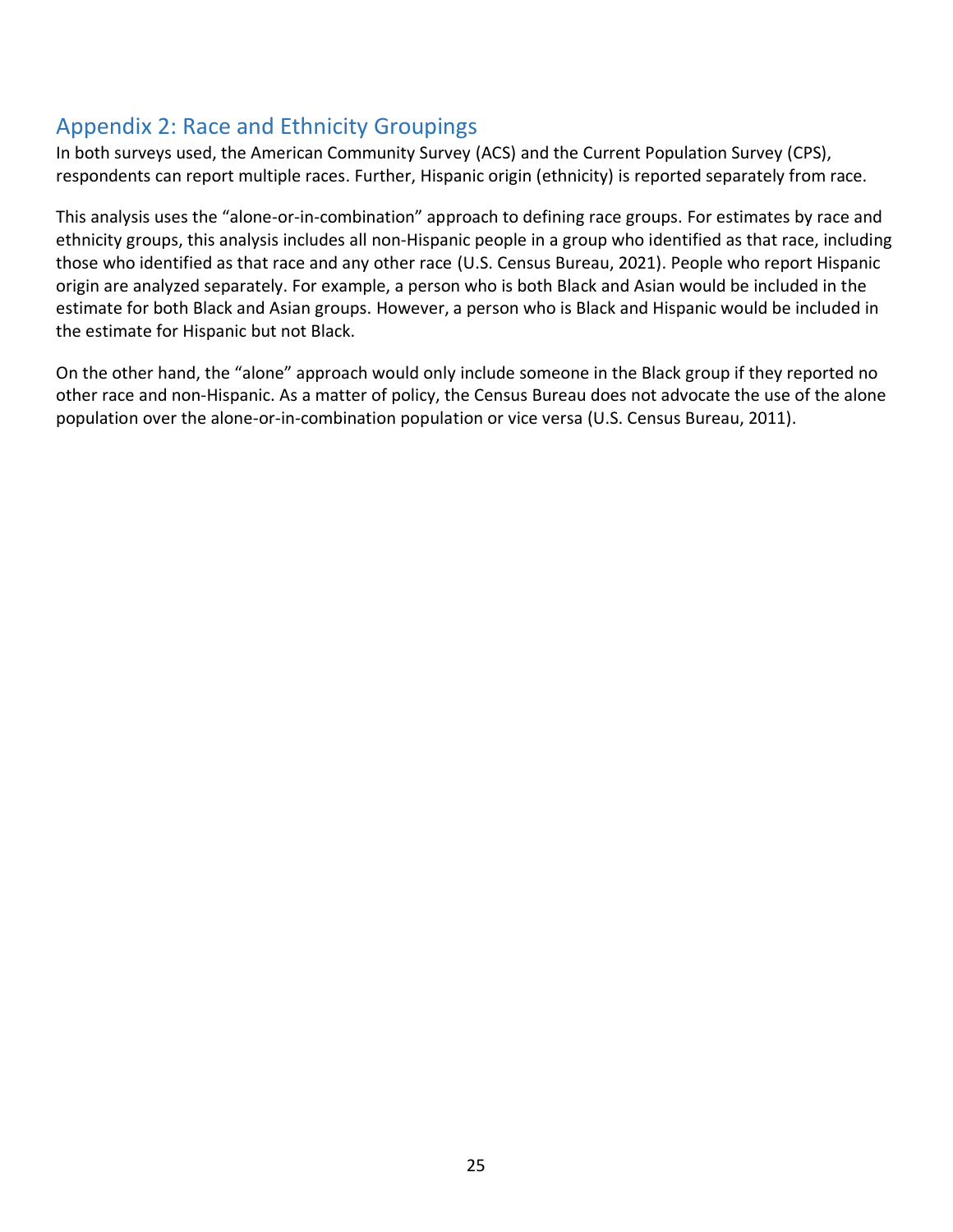# <span id="page-26-0"></span>Appendix 3: Regression of Employment Retention

We define the outcome of interest as the probability of employment retention, or the percent of people who were employed in November 2020, given that they were already employed in November 2019. We use the November 2019 and November 2020 CPS basic monthly samples. The November 2019 sample also contained the responses to the Computer and Internet Use survey sponsored by the NTIA, also known as the NTIA Internet Use Survey. Respondents who appear in both panels are linked based on unique household ID, age, sex, and race; we use a script developed by IPUMS to perform this linking process (IPUMS-CPS, 2018).

The outcome of interest, employment retention, is a binary outcome equal to one if the individual was employed in both November 2019 and November 2020, and equal to zero if the individual was employed in November 2019 but unemployed or out of the labor force in November 2020. Although there are limitations to using a linear approach on a binary outcome (such as predicted probabilities falling outside of the range from zero to one), we choose a linear probability model (LPM) over a nonlinear model such as logistic regression. Wooldridge (2002) offers two examples of circumstances where the LPM is a reasonable modeling approach: first, the main purpose of this analysis is to estimate the partial effect of certain variables on the employment retention probability, rather than prediction; second, all of the covariates are discrete and only take on a few values. Both of these conditions motivate the use of the LPM in this analysis.

We estimate two LPMs of the probability of employment retention. Model 1 includes all people above age 16, while Model 2 limits observations to people between the ages of 25 and 64:

Probability(Employed<sub>ih,year=2020</sub> = yes | Employed<sub>ih,year=2019</sub>) =  $Disability_i\beta_1+$ WirelessInternet<sub>h</sub> $\beta_2$  + Disability<sub>i</sub>WirelessInternet<sub>h</sub> $\beta_3$ + WiredInternet<sub>h</sub> $\beta_4$  + Disability<sub>i</sub>WiredInternet<sub>h</sub> $\beta_5$  + InternetUseAtWork<sub>i</sub> $\beta_6$ +  $X_i \theta + S_h \delta + \varepsilon_i$ 

where *Disability* is a binary variable equal to one if individual *i* responded yes to at least one disability question in 2019; *InternetUseAtWork* is a binary variable equal to one if individual *i* reported using internet at their job in 2019; *WirelessInternet* is a binary variable equal to one if individual *i* lived in a household *h* that reported having a mobile, satellite or dial-up internet subscription; and *WiredInternet* is a binary variable equal to one if the individual *i* lived in a household *h* that reported having a cable, DSL or fiber subscription. We also include  $X_{it}$ , a vector of individual sociodemographic characteristics (age, race, ethnicity, sex, marital status, highest educational attainment, industry of employment and occupation), and  $S_h$ , a vector of controls for state of residence.

We estimate this model while taking into account panel attrition between two consecutive years in the CPS and the survey design. Only half of respondents in November 2019 were eligible to be included in the November 2020 wave of the CPS, and 69% of those eligible did respond. This rate is consistent with other research that has examined the longitudinal design of the CPS (Rivera Drew, Flood, & Robert, 2014). To account for this, we use the survey weights provided by IPUMS for linking two consecutive years of CPS data; IPUMS creates these longitudinal weights based on the official cross-sectional weights but adjusts them to reflect people who were either not eligible to be included in the second wave or were nonresponsive (IPUMS, n.d.).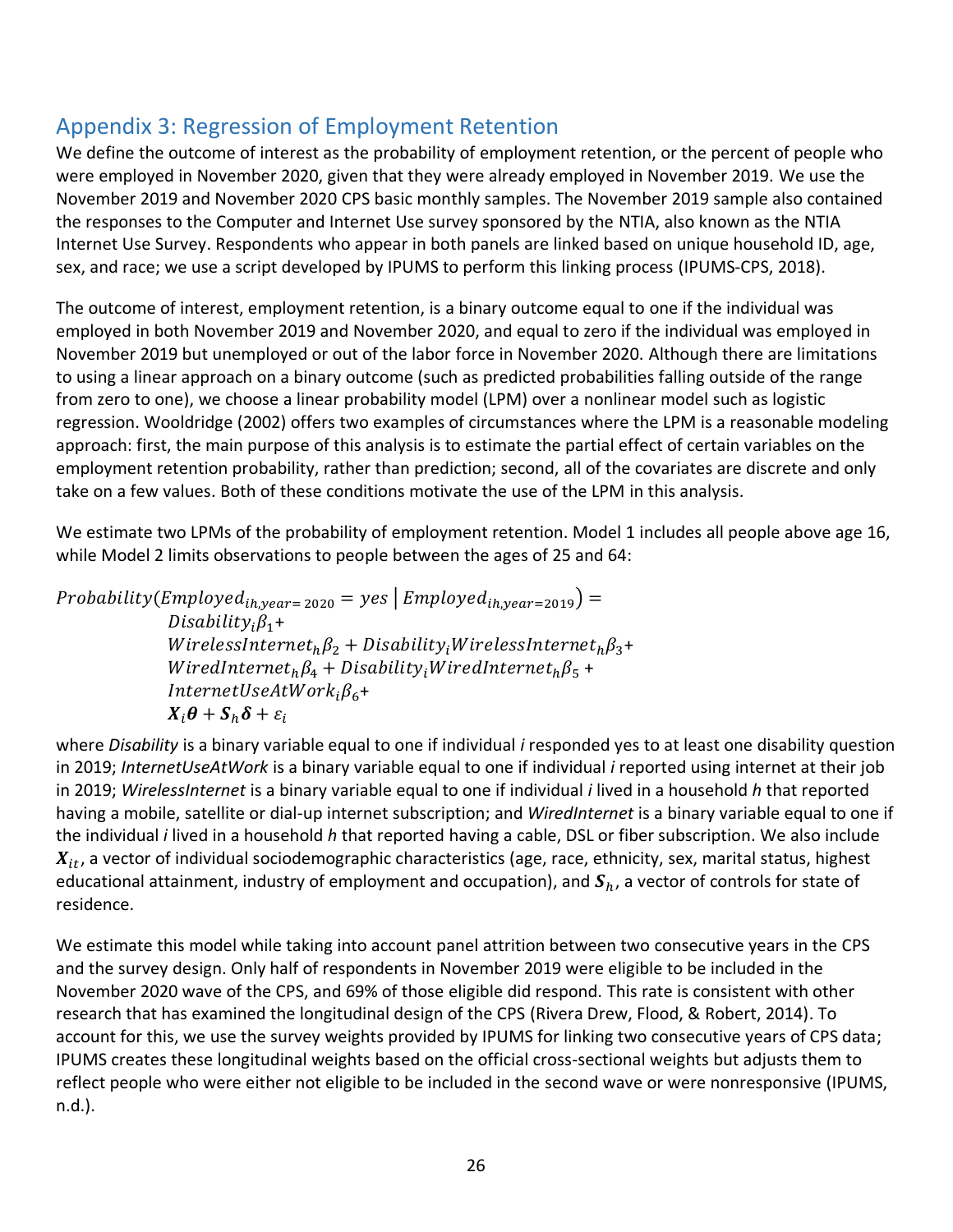These adjusted weights allow for unbiased estimates of measures of central tendency such as proportions and means. However, these weights alone may not produce accurate standard errors (such as in the case of estimating regression coefficients and their standard errors) because they do not account for the complex sample design of the CPS, namely that the CPS is not conducted as a simple random sample. To protect respondent privacy, the Census Bureau does not publicly release details about the primary sampling units or strata that each household is included in, but instead provides replicate weights that enable researchers to estimate standard errors while retaining all information about the survey's complex sample design. However, these replicate weights are only applicable to CPS data when they are treated as a cross-sectional sample and cannot be used in combination with the IPUMS longitudinal weight for linking two consecutive years of CPS. To approximate the survey design while using the IPUMS longitudinal weights, we use an approach recommended in Davern et al. (2007), which compared methods for estimating multivariate regression standard errors from CPS public use data when the actual survey design is unknown. We declare the lowest level of geography available as strata (either a state, county or metropolitan area) and the household IDs as the clusters. This approach also estimates the heteroscedastic-robust standard errors which also adjusts for factors that lead to non-random heterogeneity in survey weights among the respondents.

Table 2 presents the regression model results. In both models several variables are associated with a statistically significant change in the probability of employment retention after one year: for example, having a disability, being a woman or being Black or Hispanic is associated with a lower probability of employment retention compared to not having a disability, being a man or being non-Black or non-Hispanic, respectively. Among workers ages 16 and above, having a highest educational attainment of a high school diploma, some college or associate degree, bachelor's degree or a graduate degree is associated with a higher probability of employment retention compared to not having a high school diploma.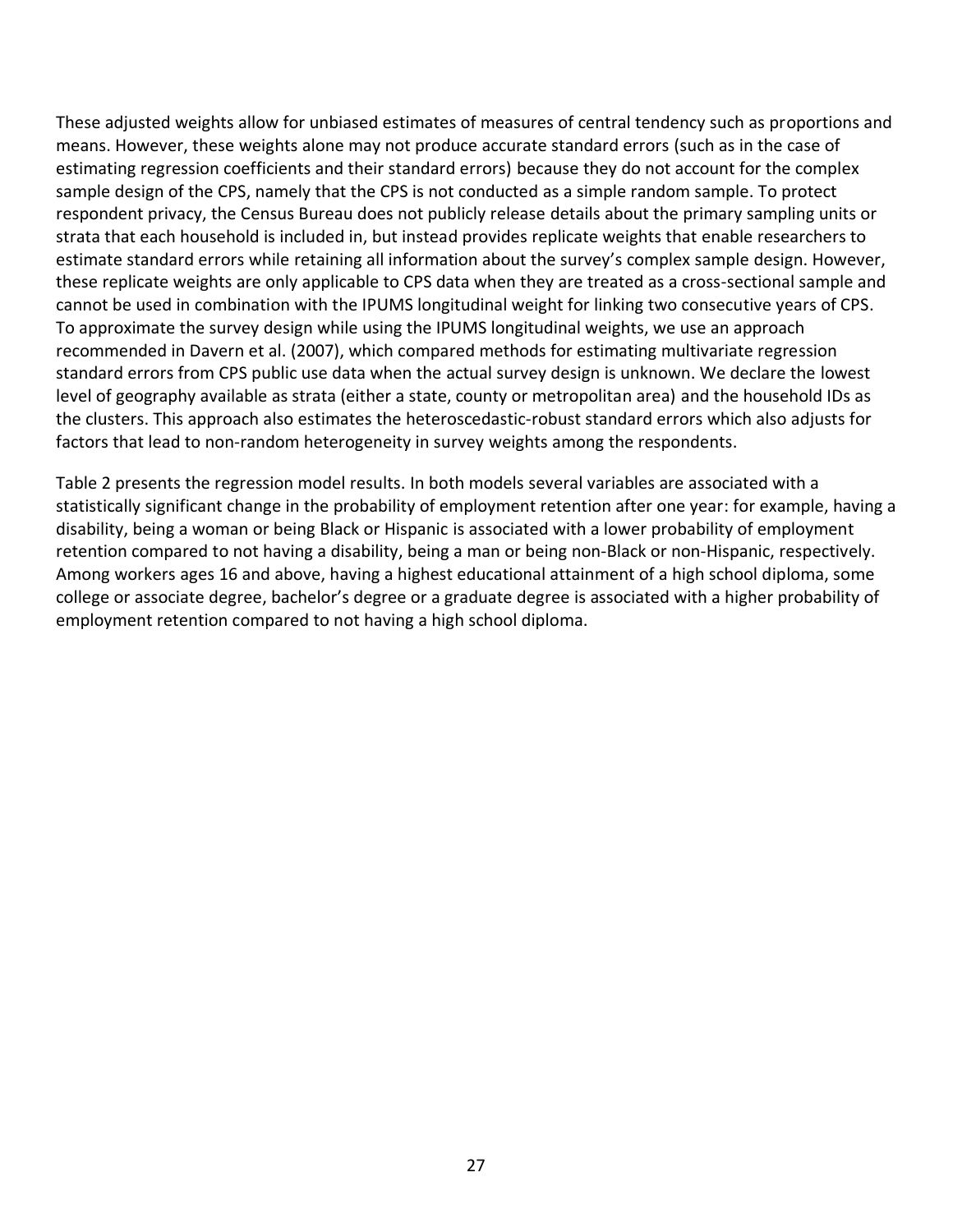<span id="page-28-0"></span>Table 2: Linear Probability Model Results for Employment Retention on Worker Characteristics, Demographics, Internet Use and Internet Access Levels

| Dependent Variable: Probability (Employed in Nov. 2020   Employed in Nov. 2019) |                                                         |              |                 |               |                       |  |
|---------------------------------------------------------------------------------|---------------------------------------------------------|--------------|-----------------|---------------|-----------------------|--|
|                                                                                 |                                                         | Model 1:     |                 | Model 2:      |                       |  |
|                                                                                 |                                                         |              | All Workers 16+ |               | Workers Ages 25 to 64 |  |
|                                                                                 |                                                         | Coef.        | Std. Err.       | Coef.         | Std. Err.             |  |
| <b>Disability Status</b><br>(Base: No Disability)                               | Has Disability                                          | $-0.145***$  | 0.045           | $-0.165***$   | 0.0559                |  |
| Internet-at-Work<br><b>User</b><br>(Base: No Internet<br>Use at Work)           | Uses Internet at Work                                   | $0.0429***$  | 0.00749         | $0.0369***$   | 0.00753               |  |
| <b>Home Internet</b>                                                            | Mobile, Satellite or Dial-up                            | $-0.0136$    | 0.0131          | 0.0114        | 0.013                 |  |
|                                                                                 | Cable, DSL or Fiber                                     | $-0.0244**$  | 0.0104          | 0.000615      | 0.011                 |  |
| <b>Subscription Type</b><br>(Base: No<br>Subscription)                          | Mobile, Satellite or Dial-up x<br>Disability            | $0.126**$    | 0.0573          | $0.189***$    | 0.0637                |  |
|                                                                                 | Cable, DSL or Fiber x Disability                        | $0.112**$    | 0.0483          | $0.109*$      | 0.0594                |  |
| Age                                                                             | 25 to 34                                                | $0.0786***$  | 0.0138          |               |                       |  |
| (Model 1 Base:                                                                  | 35 to 44                                                | 0.0825 ***   | 0.0136          |               |                       |  |
| 16 to 24;                                                                       | 45 to 54                                                | $0.0888***$  | 0.0134          |               |                       |  |
| Model 2 Base:                                                                   | 55 to 64                                                | $0.0328**$   | 0.014           | $-0.0500***$  | 0.00696               |  |
| 25 to 54)                                                                       | $65+$                                                   | $-0.0990***$ | 0.0174          |               |                       |  |
| Race<br>(Base: White,<br>American Indian,<br>Asian, Other or<br>Multiple)       | <b>Black</b>                                            | $-0.0477***$ | 0.0113          | $-0.0417***$  | 0.0113                |  |
| <b>Ethnicity</b><br>(Base: Not Hispanic)                                        | Hispanic                                                | $-0.0166*$   | 0.01            | $-0.0215**$   | 0.00953               |  |
| Sex (Base: Male)                                                                | Female                                                  | $-0.0417***$ | 0.00627         | $-0.0478$ *** | 0.00627               |  |
| <b>Marital Status</b><br>(Base: Not Married)                                    | Married                                                 | $0.0173***$  | 0.00605         | $0.0170***$   | 0.00619               |  |
| <b>Educational</b>                                                              | H.S. Diploma or Equivalent                              | $0.0300**$   | 0.0137          |               |                       |  |
| <b>Attainment</b><br>(Base: Less than                                           | Some College or Associate's<br>Degree                   | 0.0212       | 0.0143          |               |                       |  |
| High School                                                                     | Bachelor's Degree                                       | $0.0334**$   | 0.0149          |               |                       |  |
| Diploma)                                                                        | Graduate Degree                                         | $0.0475***$  | 0.0157          |               |                       |  |
| <b>Industry</b>                                                                 | Mining, Quarrying, and Oil and<br><b>Gas Extraction</b> | $-0.0817*$   | 0.0487          | $-0.0897*$    | 0.0518                |  |
| (Base: Agriculture,                                                             | <b>Utilities</b>                                        | $0.0537*$    | 0.028           | $0.0707**$    | 0.0278                |  |
| Forestry, Fishing and                                                           | Construction                                            | 0.0226       | 0.0235          | 0.0204        | 0.0254                |  |
| Hunting)                                                                        | Manufacturing                                           | 0.0274       | 0.0237          | 0.0407        | 0.0254                |  |
|                                                                                 | <b>Wholesale Trade</b>                                  | 0.000445     | 0.0293          | 0.00634       | 0.0306                |  |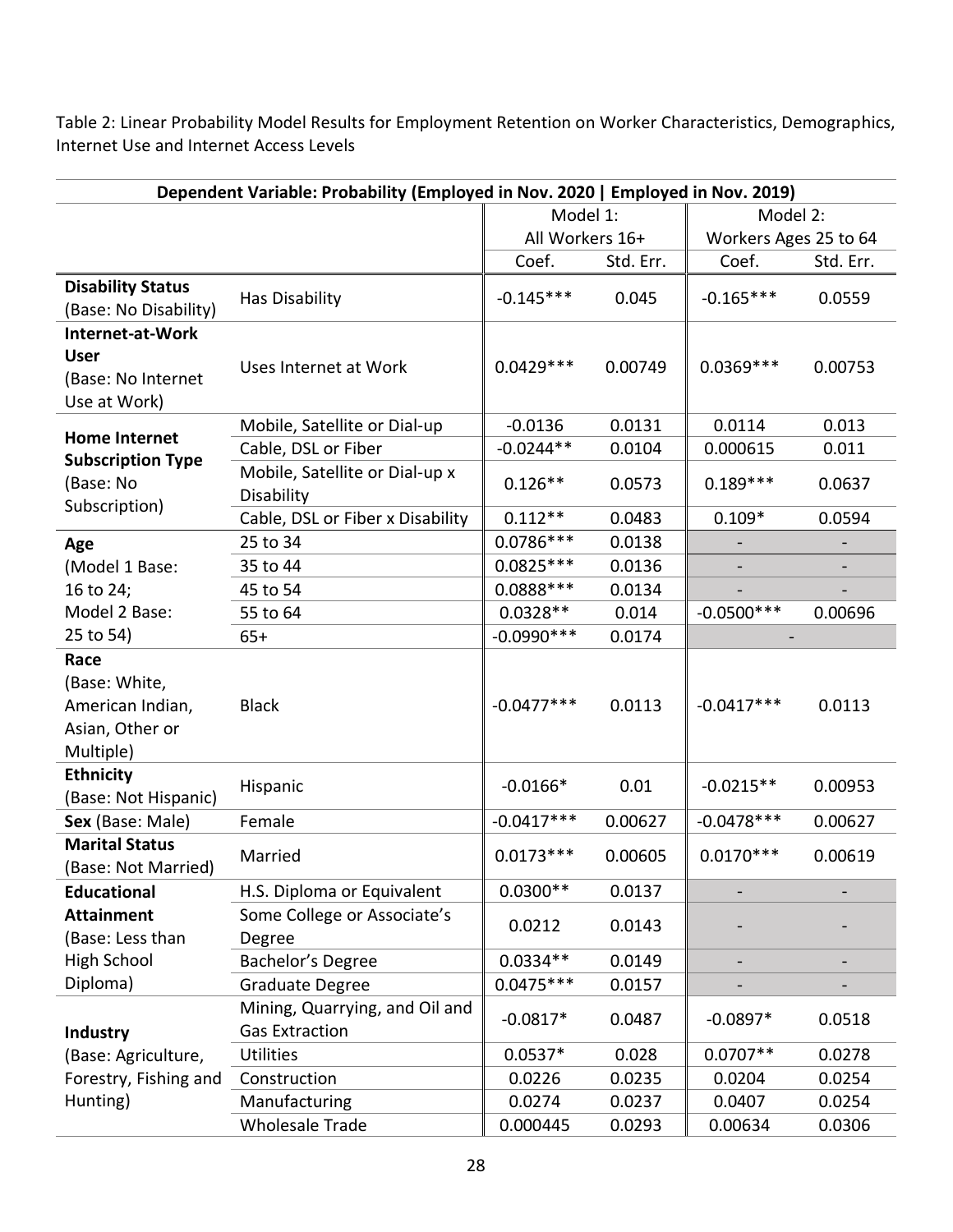|                                         | <b>Retail Trade</b>                                            | 0.00796      | 0.0242         | $-0.000593$  | 0.0263  |
|-----------------------------------------|----------------------------------------------------------------|--------------|----------------|--------------|---------|
|                                         | Transportation and<br>Warehousing                              | $-0.00729$   | 0.0267         | $-0.000490$  | 0.0284  |
|                                         | Information                                                    | $-0.0118$    | 0.0304         | 0.0234       | 0.0296  |
|                                         | Finance and Insurance                                          | $0.0439*$    | 0.0241         | $0.0538**$   | 0.0254  |
|                                         | Real Estate and Rental and<br>Leasing                          | 0.0285       | 0.0285         | 0.0374       | 0.0301  |
|                                         | Professional, Scientific, and<br><b>Technical Services</b>     | 0.0272       | 0.0239         | 0.0286       | 0.0258  |
|                                         | Management of companies<br>and enterprises                     | 0.0528       | 0.068          | $0.110***$   | 0.0306  |
|                                         | Administrative and support<br>and waste management<br>services | 0.00251      | 0.0277         | $-0.00598$   | 0.0298  |
|                                         | <b>Educational Services</b>                                    | 0.0237       | 0.0247         | $0.0554**$   | 0.0261  |
|                                         | <b>Health Care and Social</b><br>Assistance                    | 0.0237       | 0.0245         | 0.0342       | 0.0264  |
|                                         | Arts, Entertainment, and<br>Recreation                         | $-0.0708**$  | 0.0338         | $-0.0578$    | 0.0368  |
|                                         | <b>Accommodation and Food</b><br>Services                      | $-0.0660**$  | 0.0271         | $-0.0581**$  | 0.0296  |
|                                         | Other Services, Except Public<br>Administration                | 0.0140       | 0.0255         | 0.0183       | 0.0274  |
|                                         | <b>Public Administration</b>                                   | $0.0586**$   | 0.0244         | $0.0723***$  | 0.0259  |
|                                         | Computer, Engineering, and<br>Science                          | $-0.00452$   | 0.00969        | $-0.00352$   | 0.00927 |
|                                         | Education, Legal, Community<br>Service, Arts, and Media        | $-0.0400***$ | 0.011          | $-0.0365***$ | 0.0109  |
| <b>Occupation</b><br>(Base: Management, | <b>Healthcare Practitioners and</b><br>Technical               | 0.00469      | 0.0127         | $-0.000498$  | 0.013   |
| <b>Business and</b>                     | Service                                                        | $-0.0604***$ | 0.0118         | $-0.0659***$ | 0.0117  |
| Financial                               | Sales and office                                               | $-0.0285***$ | 0.00906        | $-0.0267***$ | 0.00896 |
| Occupations)                            | Natural Resources,<br>Construction, and<br>Maintenance         | $-0.0148$    | 0.0119         | $-0.0256**$  | 0.0118  |
|                                         | Production, Transportation,<br>and Material Moving             | $-0.0361***$ | 0.0122         | $-0.0464***$ | 0.0122  |
|                                         | Constant                                                       | $0.863***$   | 0.031          | $0.939***$   | 0.0293  |
| <b>Observations</b>                     |                                                                | 19,209       |                | 15,803       |         |
| R-squared                               |                                                                |              | 0.073<br>0.051 |              |         |
|                                         | <b>Significance Levels</b><br>$*** no 01 ** no 05 * no 1$      |              |                |              |         |